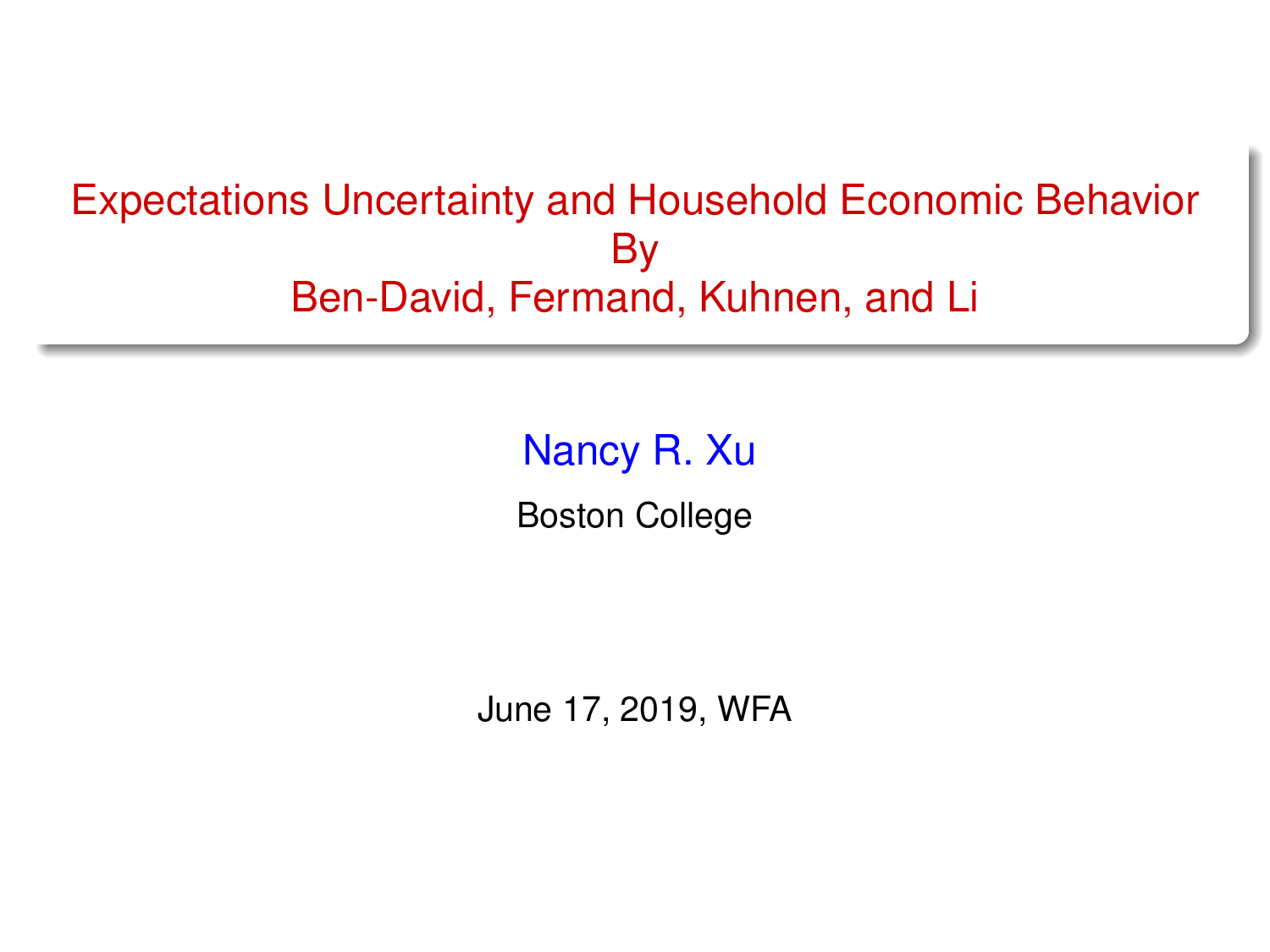# <span id="page-1-0"></span>**Objective**

- ► "Expectations Uncertainty" How and why do households (HHs) differ in how uncertain they are in their economic expectations?
- ► "Household Economic Behavior" How does this uncertainty influence their economic and financial choices?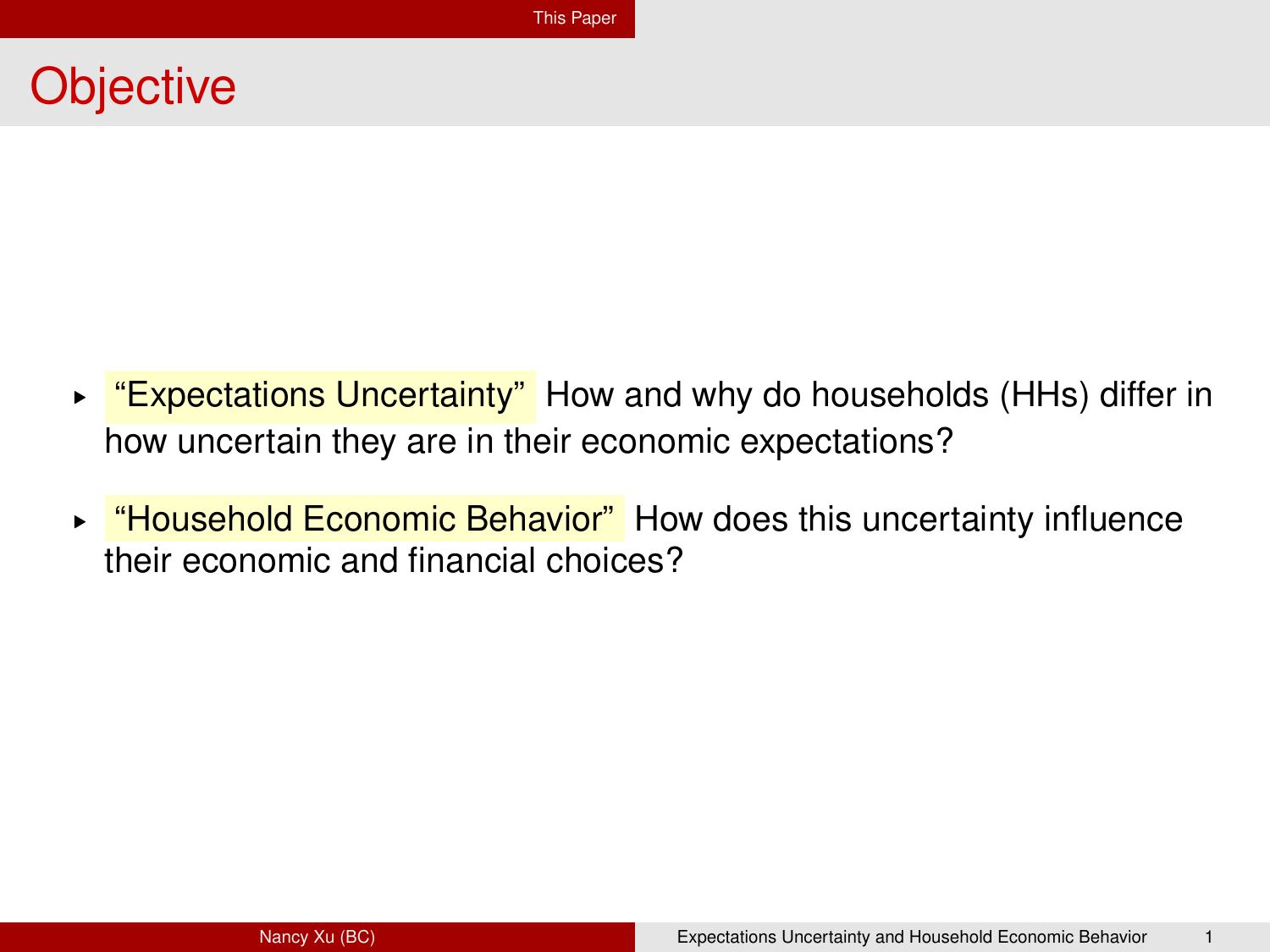- § Literature:
	- $\Rightarrow$  There is a decent amount of research documenting and studying the first moment: levels of expectations. Souleles (2004), Piazzesi and Schneider (2012), Malmendier and Nagel (2016), Das, Kuhnen, and Nagel (2017), D'Acunto, Hoang, and Weber (2017), Da, Huang, and Jin (WP), among many others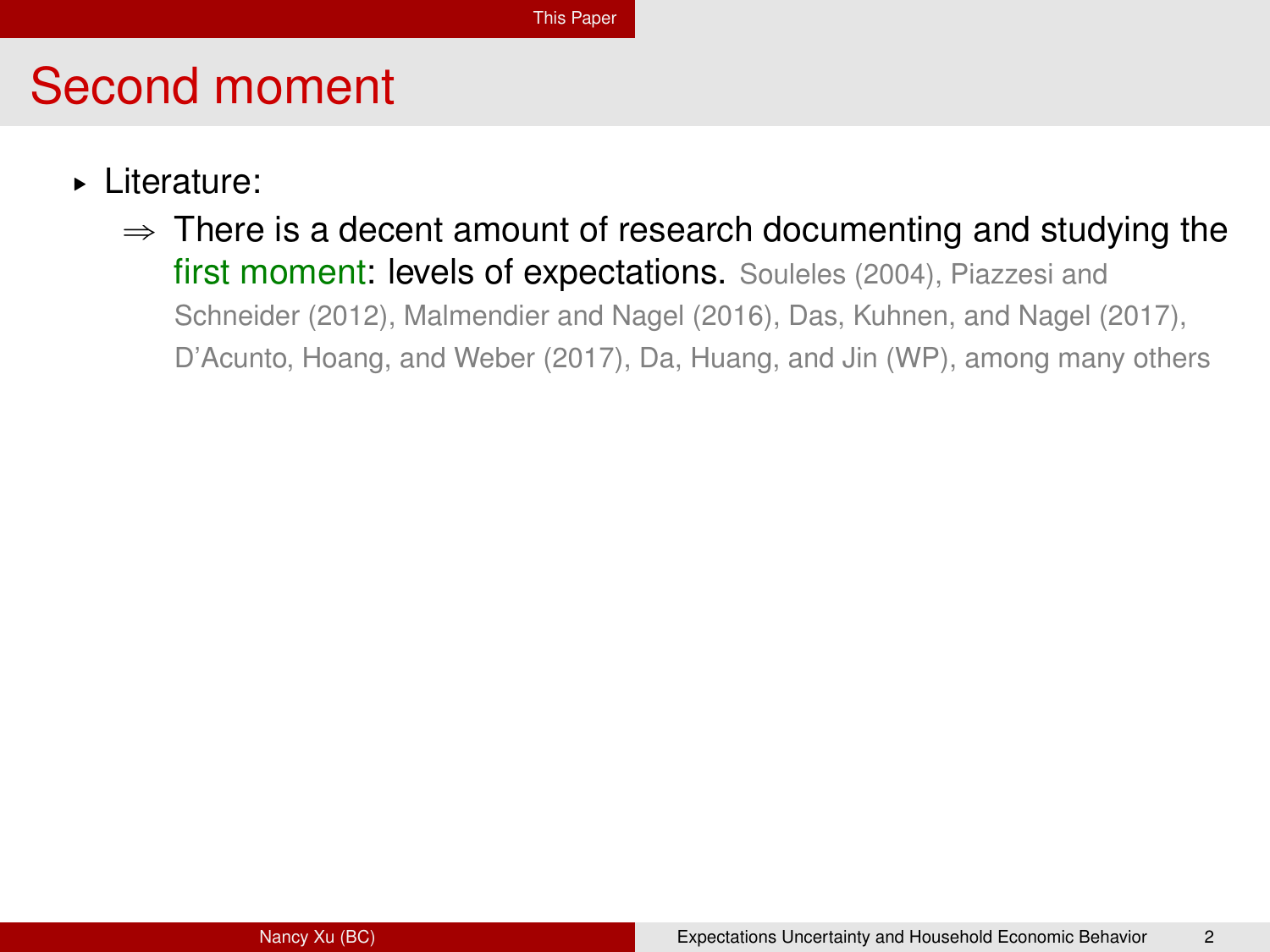- § Literature:
	- $\Rightarrow$  There is a decent amount of research documenting and studying the first moment: levels of expectations. Souleles (2004), Piazzesi and Schneider (2012), Malmendier and Nagel (2016), Das, Kuhnen, and Nagel (2017), D'Acunto, Hoang, and Weber (2017), Da, Huang, and Jin (WP), among many others
	- $\Rightarrow$  However, theories have long suggested the existence and potential economic significance of the second moment, or expectations uncertainty Dominitz and Manski (1997a), Dominitz and Manski (1997b), Gollier and Pratt (1996), Carroll and Samwick (1998), Bertola, Guiso, and Pistaferri (2005)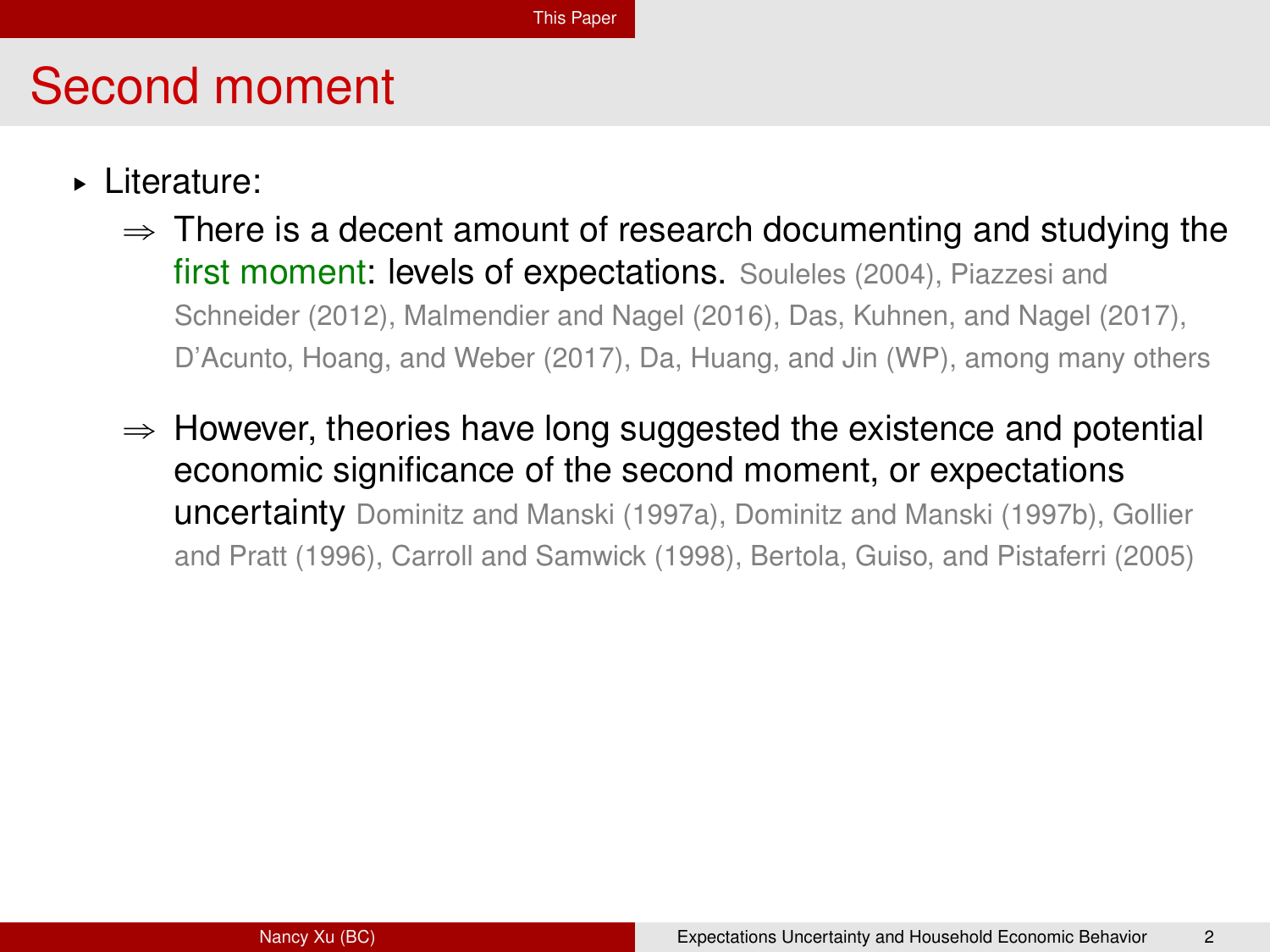- § Literature:
	- $\Rightarrow$  There is a decent amount of research documenting and studying the first moment: levels of expectations. Souleles (2004), Piazzesi and Schneider (2012), Malmendier and Nagel (2016), Das, Kuhnen, and Nagel (2017), D'Acunto, Hoang, and Weber (2017), Da, Huang, and Jin (WP), among many others
	- $\Rightarrow$  However, theories have long suggested the existence and potential economic significance of the second moment, or expectations uncertainty Dominitz and Manski (1997a), Dominitz and Manski (1997b), Gollier and Pratt (1996), Carroll and Samwick (1998), Bertola, Guiso, and Pistaferri (2005)

#### This paper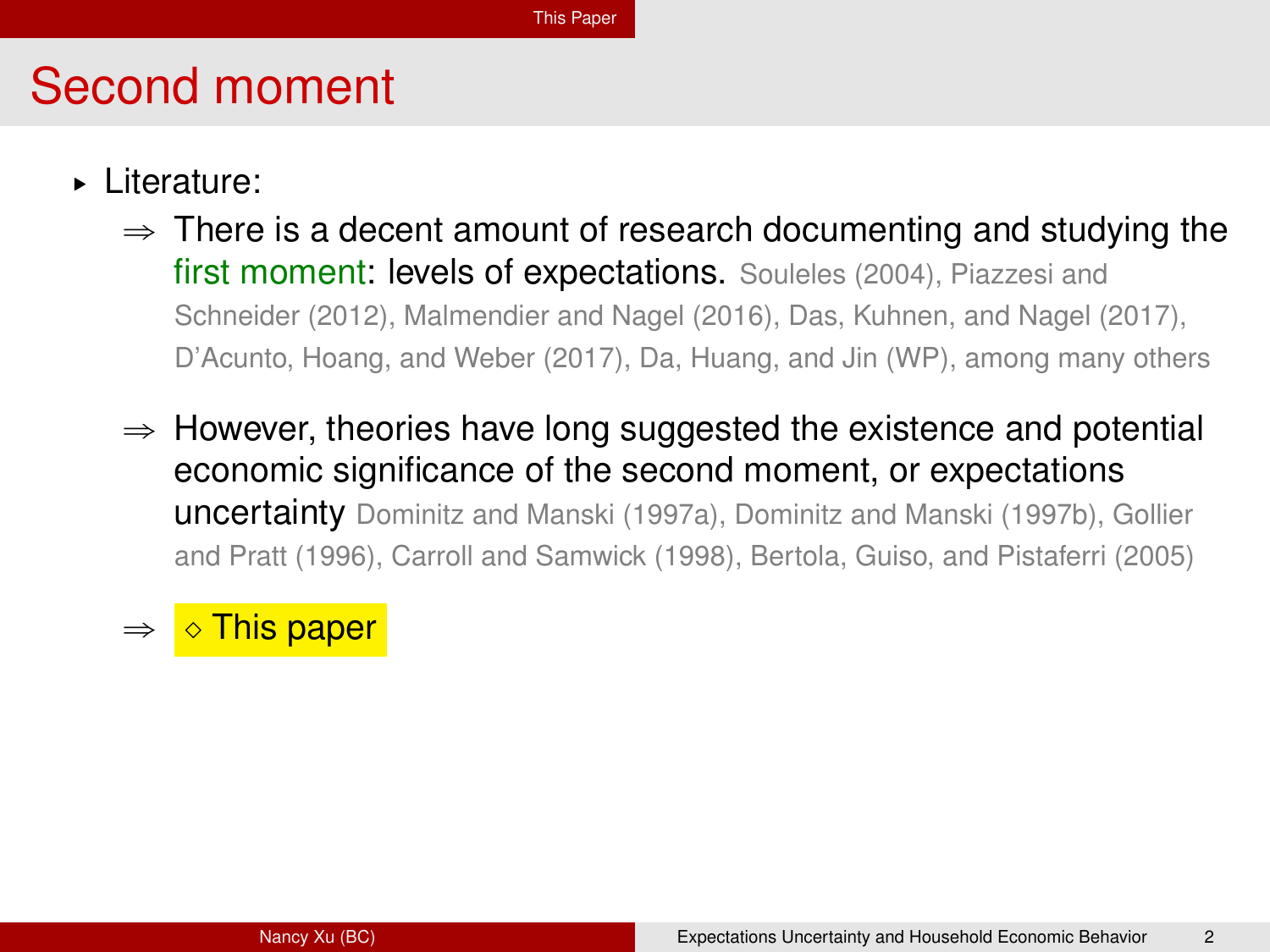- § Literature:
	- $\Rightarrow$  There is a decent amount of research documenting and studying the first moment: levels of expectations. Souleles (2004), Piazzesi and Schneider (2012), Malmendier and Nagel (2016), Das, Kuhnen, and Nagel (2017), D'Acunto, Hoang, and Weber (2017), Da, Huang, and Jin (WP), among many others
	- $\Rightarrow$  However, theories have long suggested the existence and potential economic significance of the second moment, or expectations uncertainty Dominitz and Manski (1997a), Dominitz and Manski (1997b), Gollier and Pratt (1996), Carroll and Samwick (1998), Bertola, Guiso, and Pistaferri (2005)
	- This paper
- ► Suggestive theory: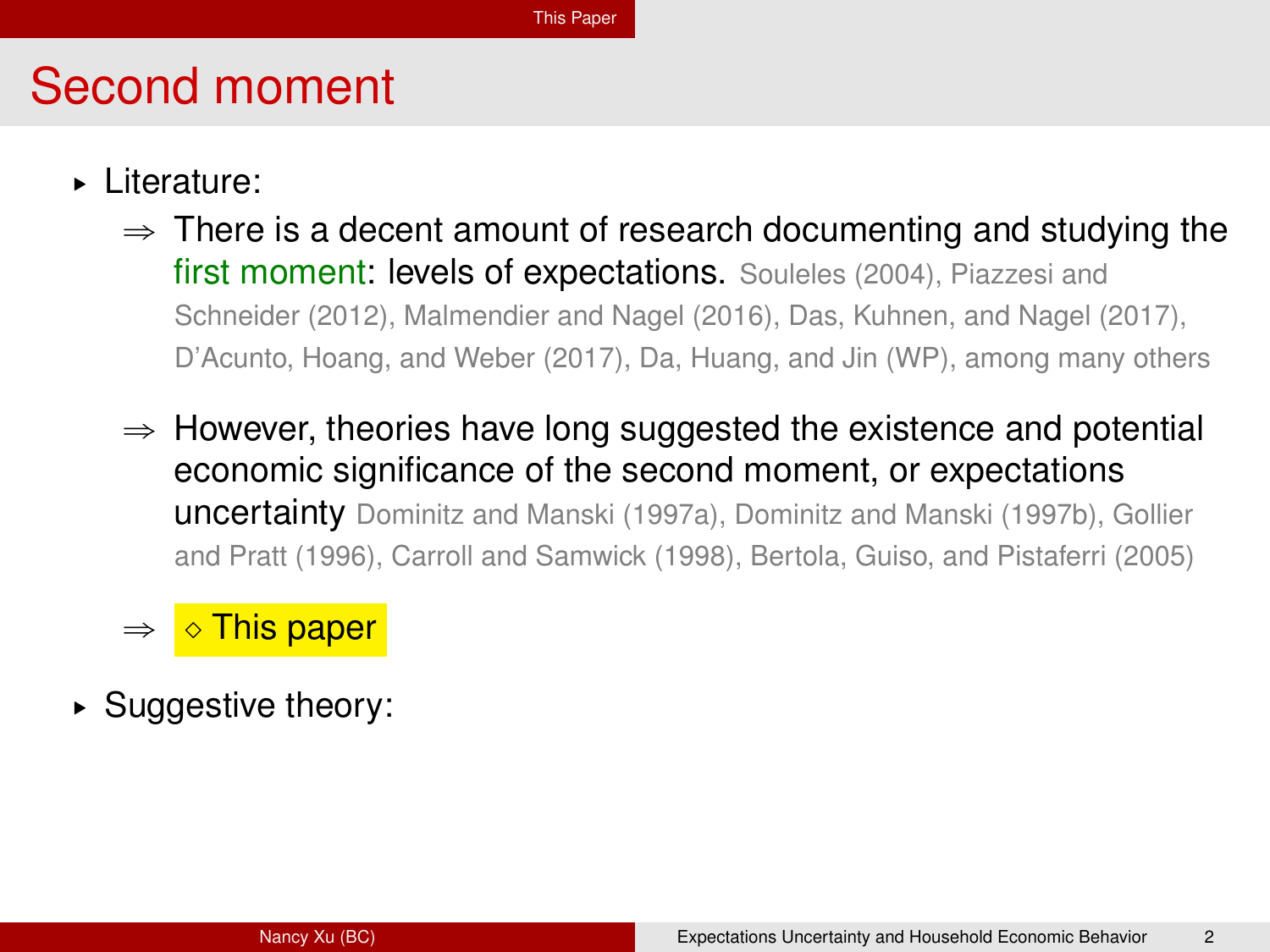- § Literature:
	- $\Rightarrow$  There is a decent amount of research documenting and studying the first moment: levels of expectations. Souleles (2004), Piazzesi and Schneider (2012), Malmendier and Nagel (2016), Das, Kuhnen, and Nagel (2017), D'Acunto, Hoang, and Weber (2017), Da, Huang, and Jin (WP), among many others
	- $\Rightarrow$  However, theories have long suggested the existence and potential economic significance of the second moment, or expectations uncertainty Dominitz and Manski (1997a), Dominitz and Manski (1997b), Gollier and Pratt (1996), Carroll and Samwick (1998), Bertola, Guiso, and Pistaferri (2005)

#### This paper

► Suggestive theory:

When agents are more uncertain about their economic forecasts, it could trigger prudence: increased precautionary behaviors, preferences towards liquidity, decreasing durable consumption, and lower allocation to risky assets.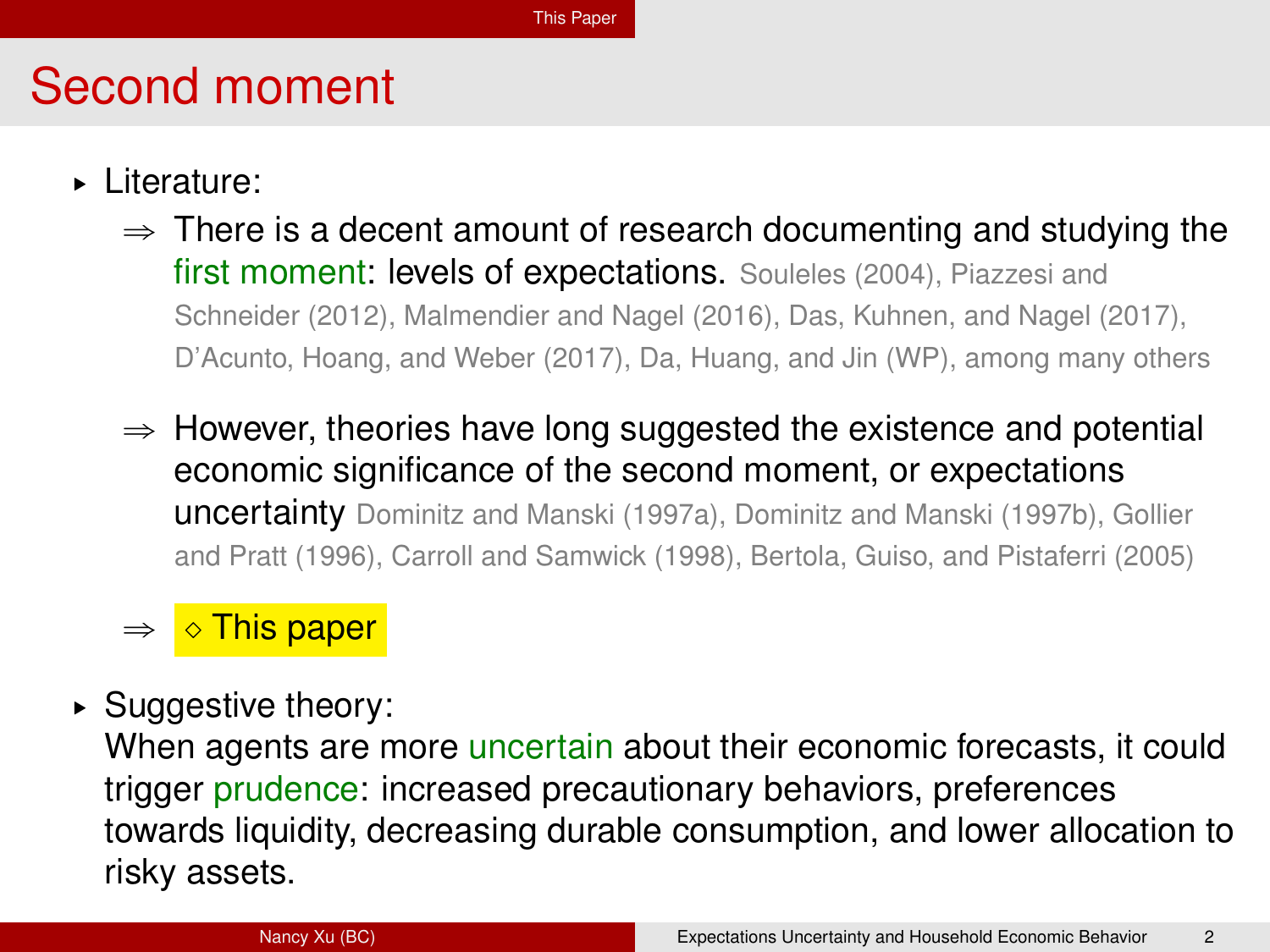# The Main Finding: (1) Establishing Heterogeneity

- $\triangleright$  The paper documents significant heterogeneity across U.S. HHs on their expectations uncertainty
- ► Higher expectations uncertainty: lower income, lower education, a more precarious financial situation (default probability), part-time workers, living in counties with higher unemployment, female, non-white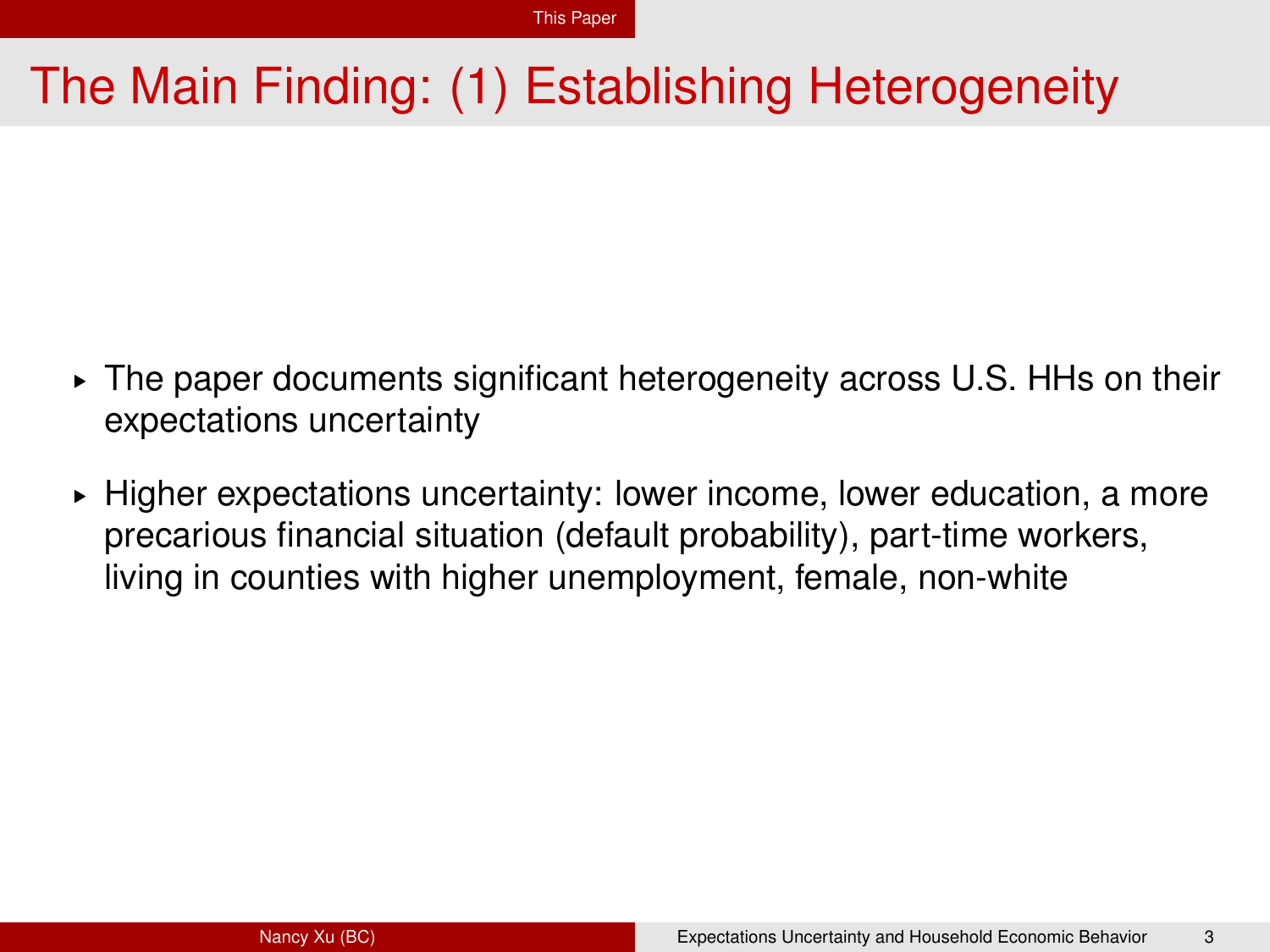# The Main Finding: (2) Implications of uncertainty on HH decisions

 $\blacktriangleright$  Higher expectations uncertainty: precautionary behaviors, namely reduce consumption, secure additional credit access, and reduce exposure to equity market investments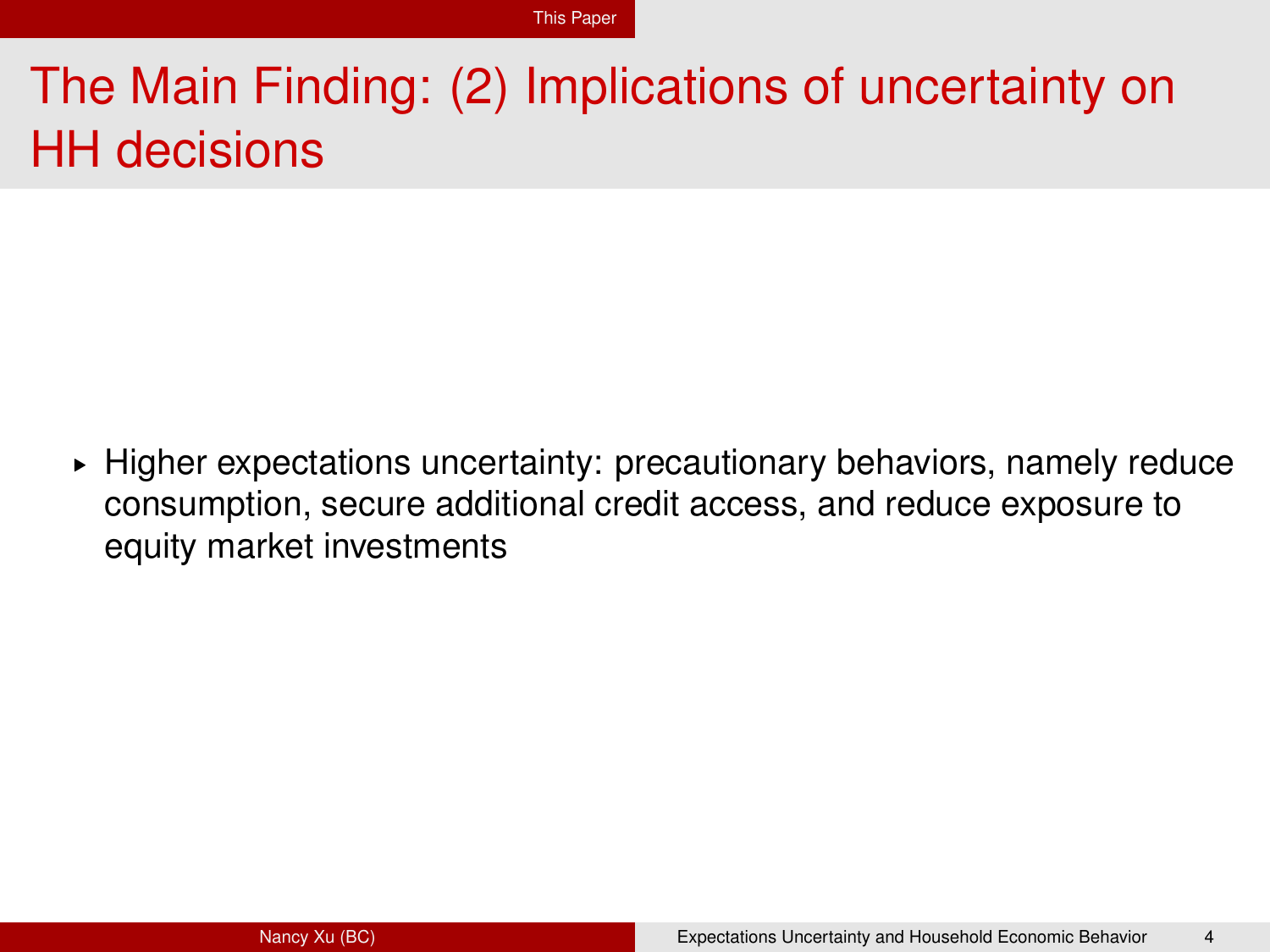## <span id="page-9-0"></span>Comments:

Interesting and novel paper, examining and pushing the big agenda of understanding heterogeneous investors and their decision process in Household Finance! I enjoyed reading it!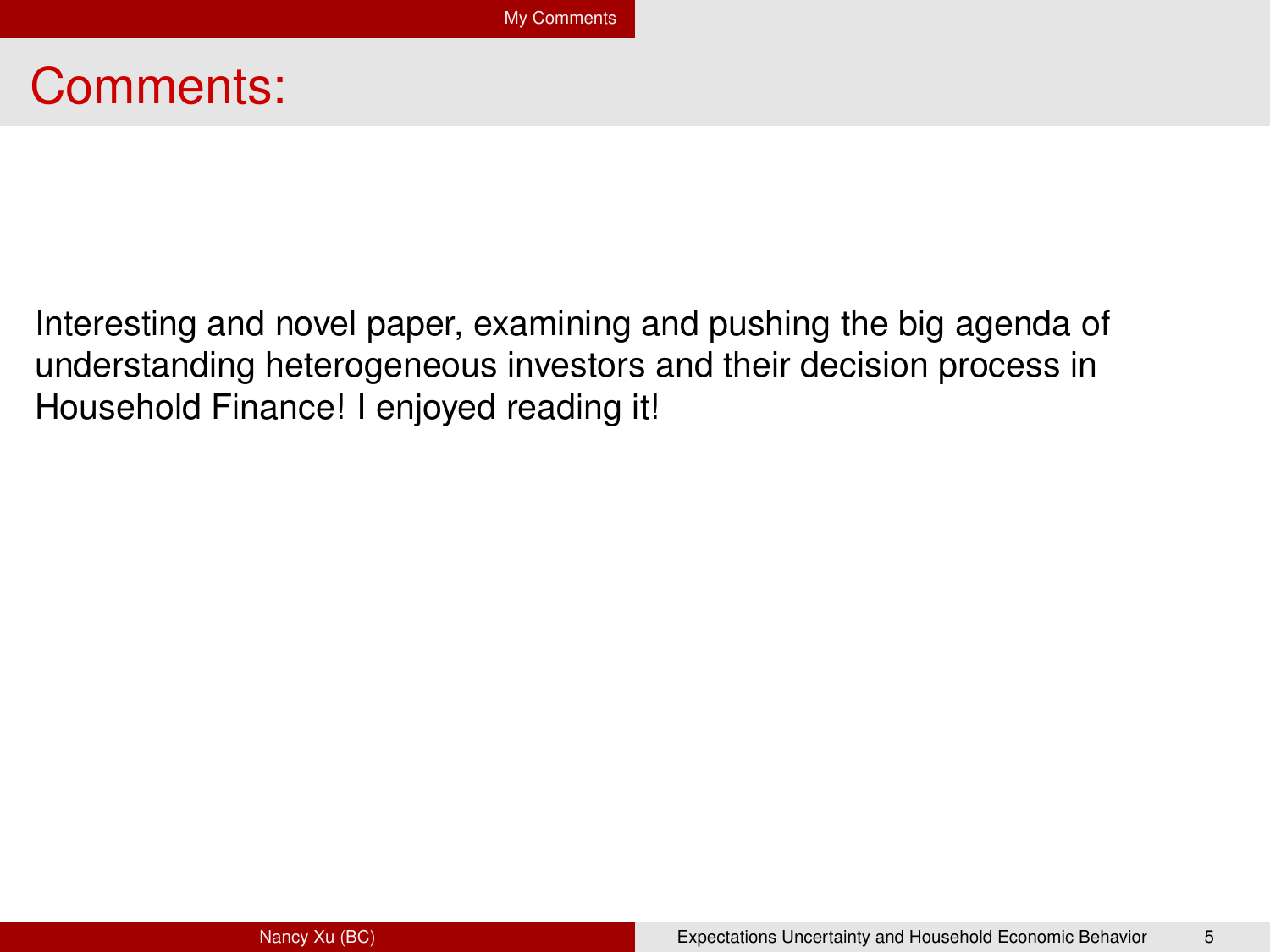# Comments:

Interesting and novel paper, examining and pushing the big agenda of understanding heterogeneous investors and their decision process in Household Finance! I enjoyed reading it!

- 1. First vs. second moments (of economic forecasts)
- 2. Upside and downside uncertainty
- 3. Implications for the aggregate literature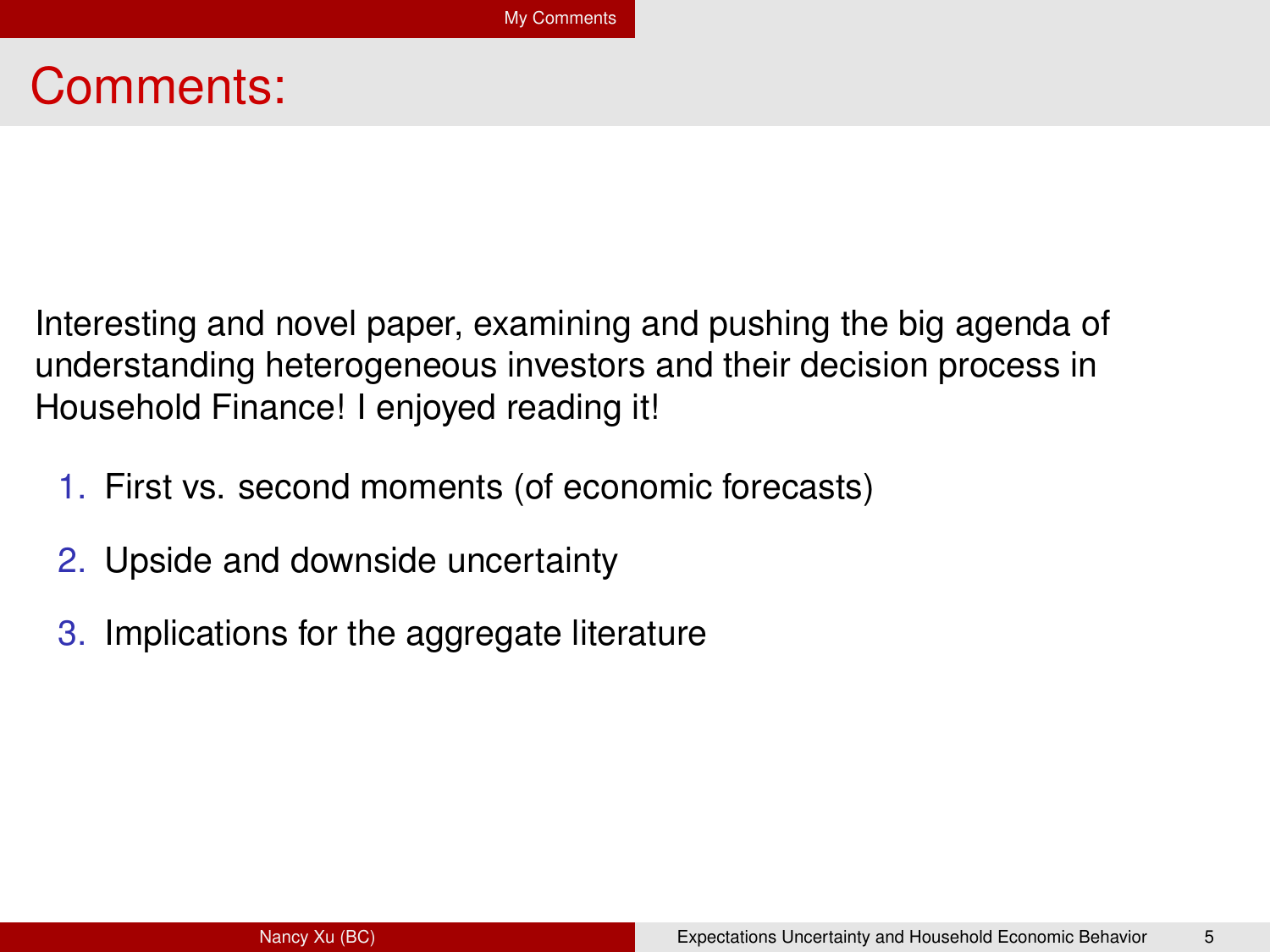► The key: Demonstrate that expectations uncertainty is a novel concept in predicting HH decision process & has economic significance in addition to existing predictors. The biggest competitor is expectations level.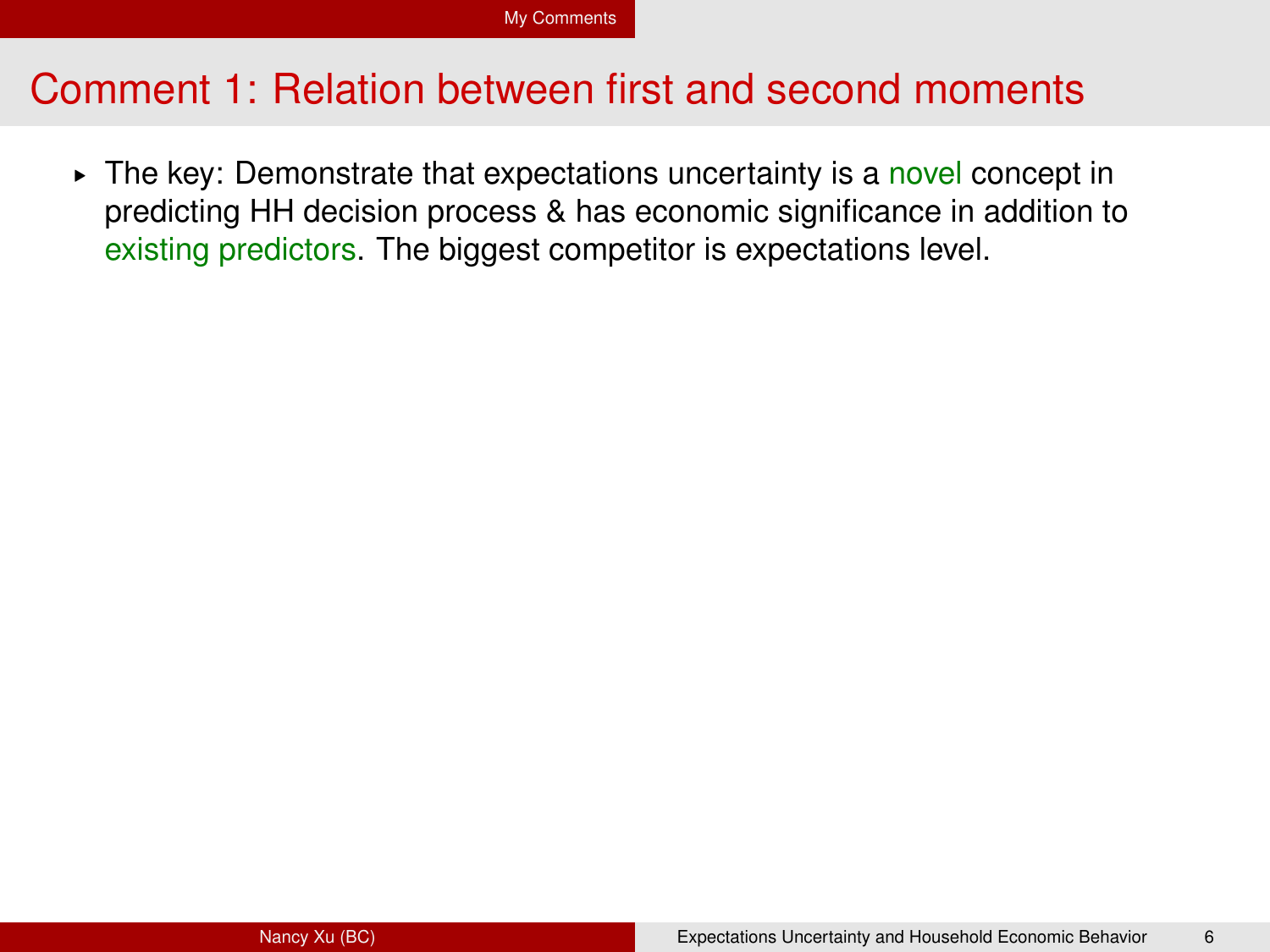- ► The key: Demonstrate that expectations uncertainty is a novel concept in predicting HH decision process & has economic significance in addition to existing predictors. The biggest competitor is expectations level.
- § Difficult to disentangle!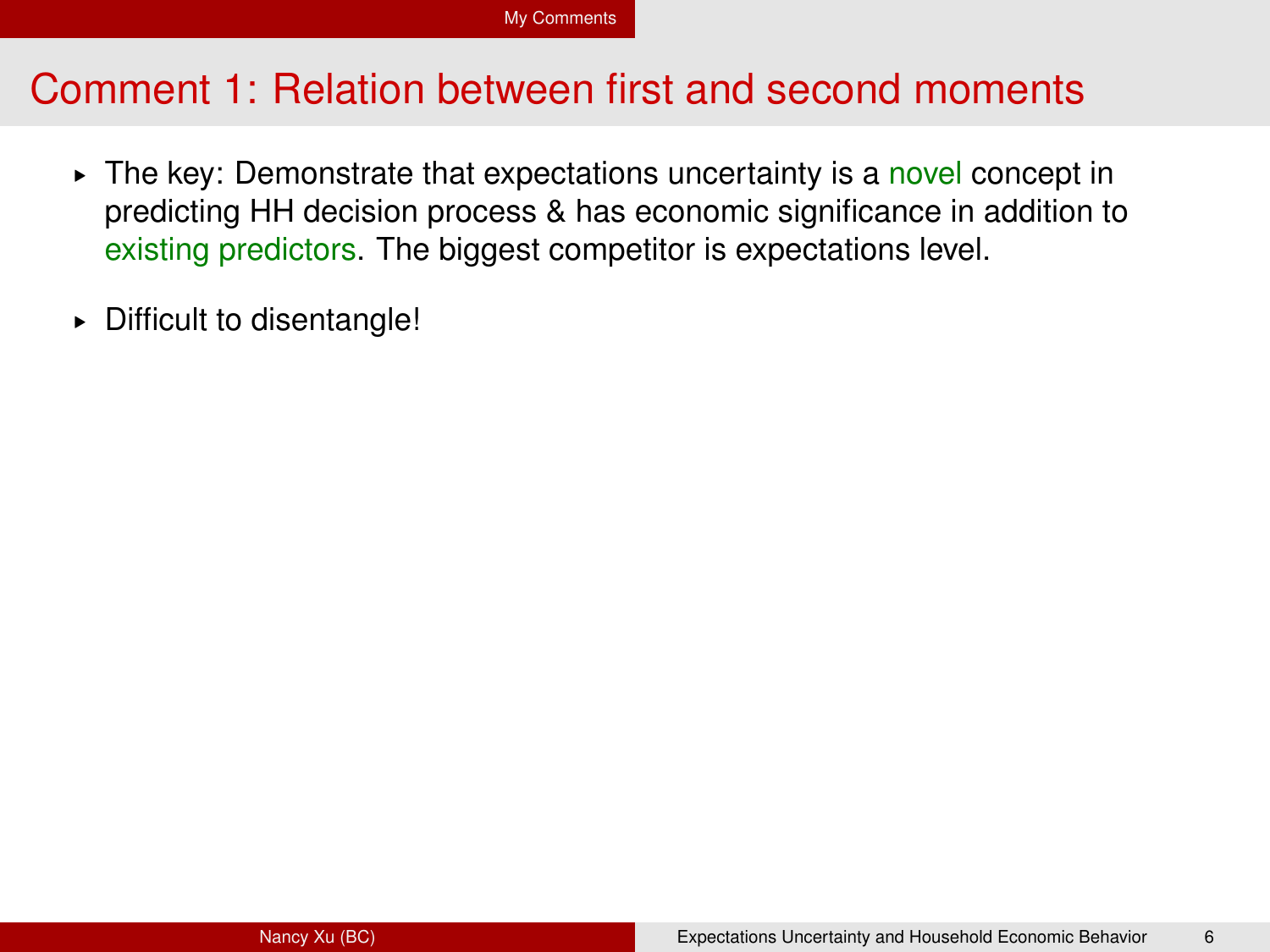- $\triangleright$  The key: Demonstrate that expectations uncertainty is a novel concept in predicting HH decision process & has economic significance in addition to existing predictors. The biggest competitor is expectations level.
- § Difficult to disentangle! For example, past experience could influence confidence; a persistently lower confidence  $\rightarrow$  lower expectation level and a wider SD in their own forecasts.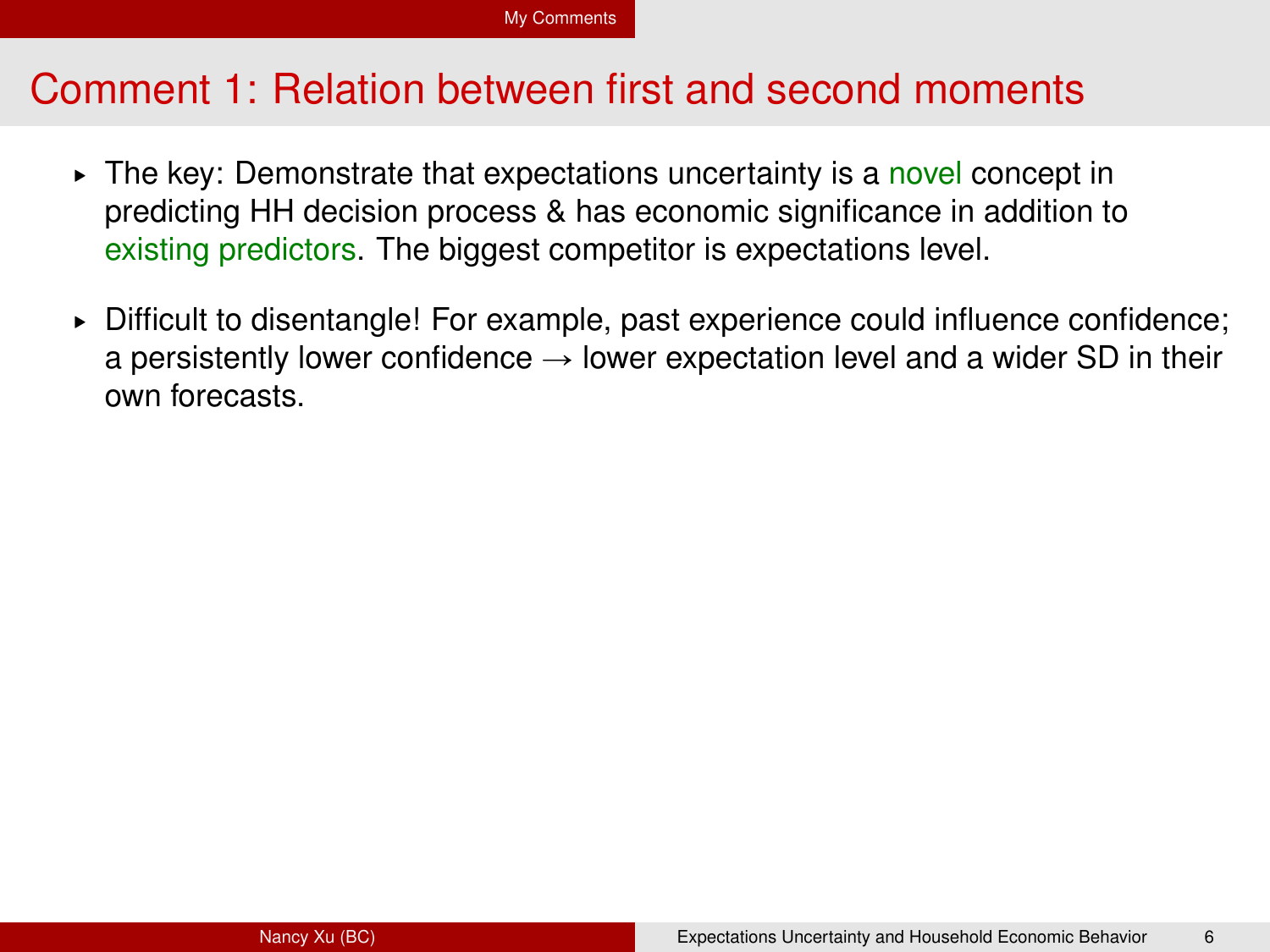- $\triangleright$  The key: Demonstrate that expectations uncertainty is a novel concept in predicting HH decision process & has economic significance in addition to existing predictors. The biggest competitor is expectations level.
- § Difficult to disentangle! For example, past experience could influence confidence; a persistently lower confidence  $\rightarrow$  lower expectation level and a wider SD in their own forecasts.

Table 2: Commonality across uncertainty measur

The table shows the pairwise correlations between uncertainty measures, and economic variables measured in the core survey: personal income growth, the prices in the 12 months following the time of the survey.

|                                                                                                                                                                                             | Expected<br>Personal<br>Income <sub>a</sub>                                     | Expected<br>In flation.,                                            | Expected<br><b>Natnl Home</b><br>$Prices_{it}$       |
|---------------------------------------------------------------------------------------------------------------------------------------------------------------------------------------------|---------------------------------------------------------------------------------|---------------------------------------------------------------------|------------------------------------------------------|
| <b>Expected Personal Income<sub>it</sub></b><br>Expected Inflational<br><b>Expected Natnl Home Prices,</b><br>$SD(PersonalInc)_{it}$<br>$SD(Inflation)_{it}$<br>$SD(NatnHPP)$ <sub>it</sub> | 1.0000<br>$0.0991***$<br>$0.1819***$<br>$0.2647***$<br>$-0.0087$<br>$0.0217***$ | 1.0000<br>$0.3901***$<br>$-0.0639***$<br>$0.2168***$<br>$0.0438***$ | 1.0000<br>$-0.0649***$<br>$0.0139***$<br>$0.2146***$ |

And we have learned that economic forecast levels do (also) predict HH decisions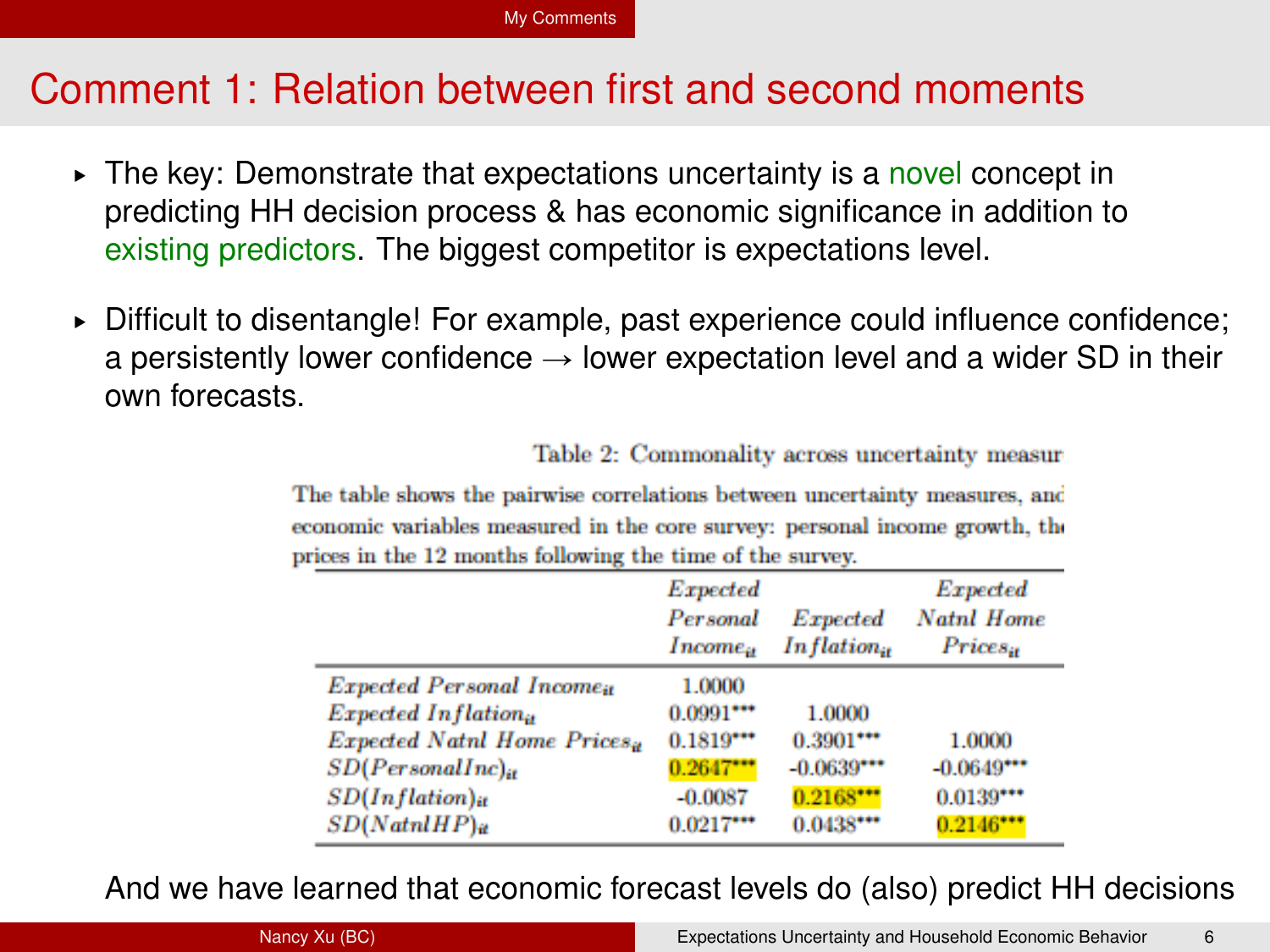- $\triangleright$  The present main results: Table 8 (demonstrating the predictive power of uncertainty on investment and economic decisions) appends the expectation levels as one independent explanatory variable, whereas Table 3 (understanding why expectations uncertainty differs in cross section) has shown that expectation levels also significantly predict uncertainty.
	- $\Rightarrow$  Econometric issue: Collinearity (falsely high significance)
	- $\Rightarrow$  Economic concern: Difficult to interpret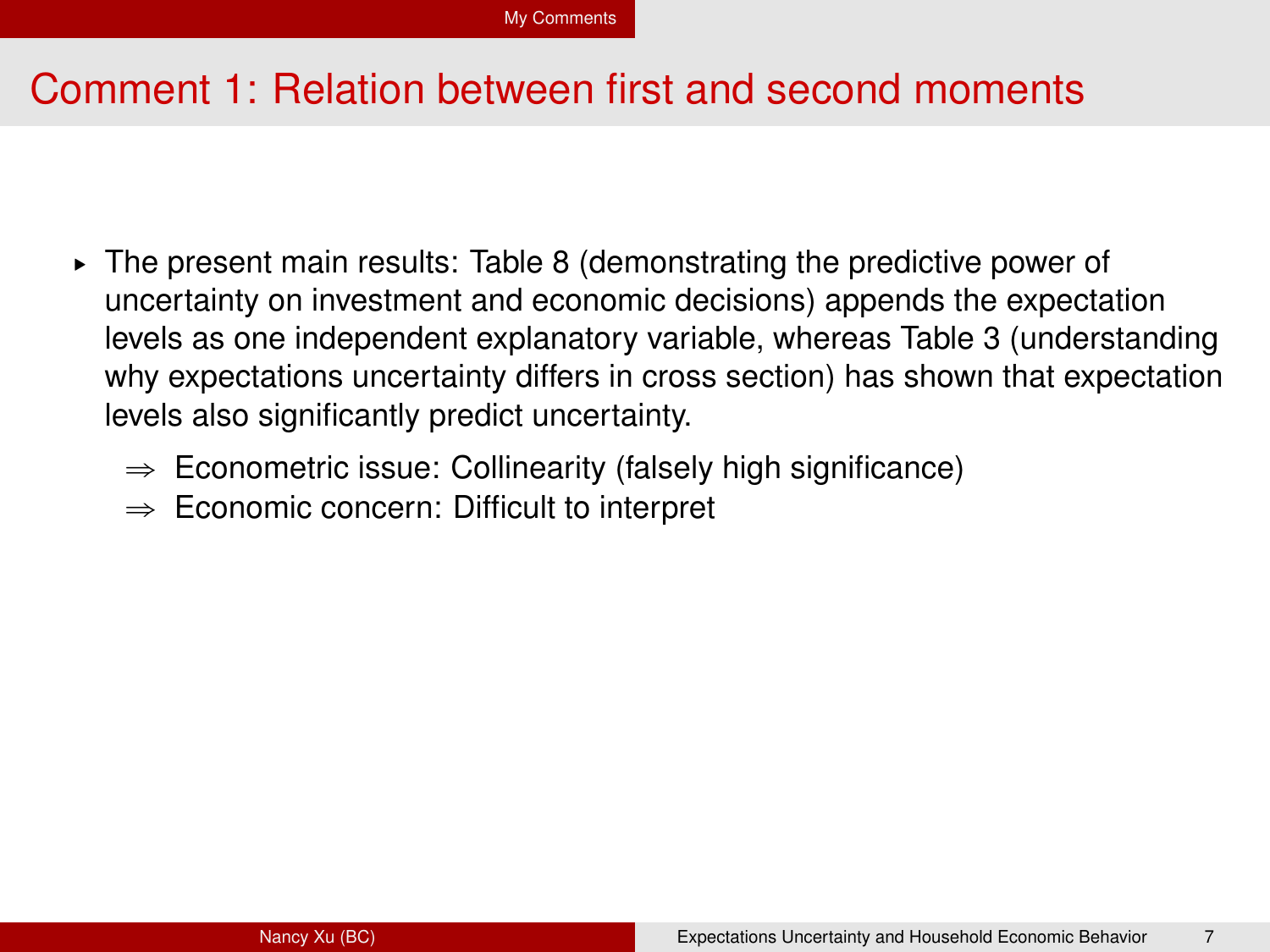- $\triangleright$  The present main results: Table 8 (demonstrating the predictive power of uncertainty on investment and economic decisions) appends the expectation levels as one independent explanatory variable, whereas Table 3 (understanding why expectations uncertainty differs in cross section) has shown that expectation levels also significantly predict uncertainty.
	- $\Rightarrow$  Econometric issue: Collinearity (falsely high significance)
	- $\Rightarrow$  Economic concern: Difficult to interpret
- ► Proposal: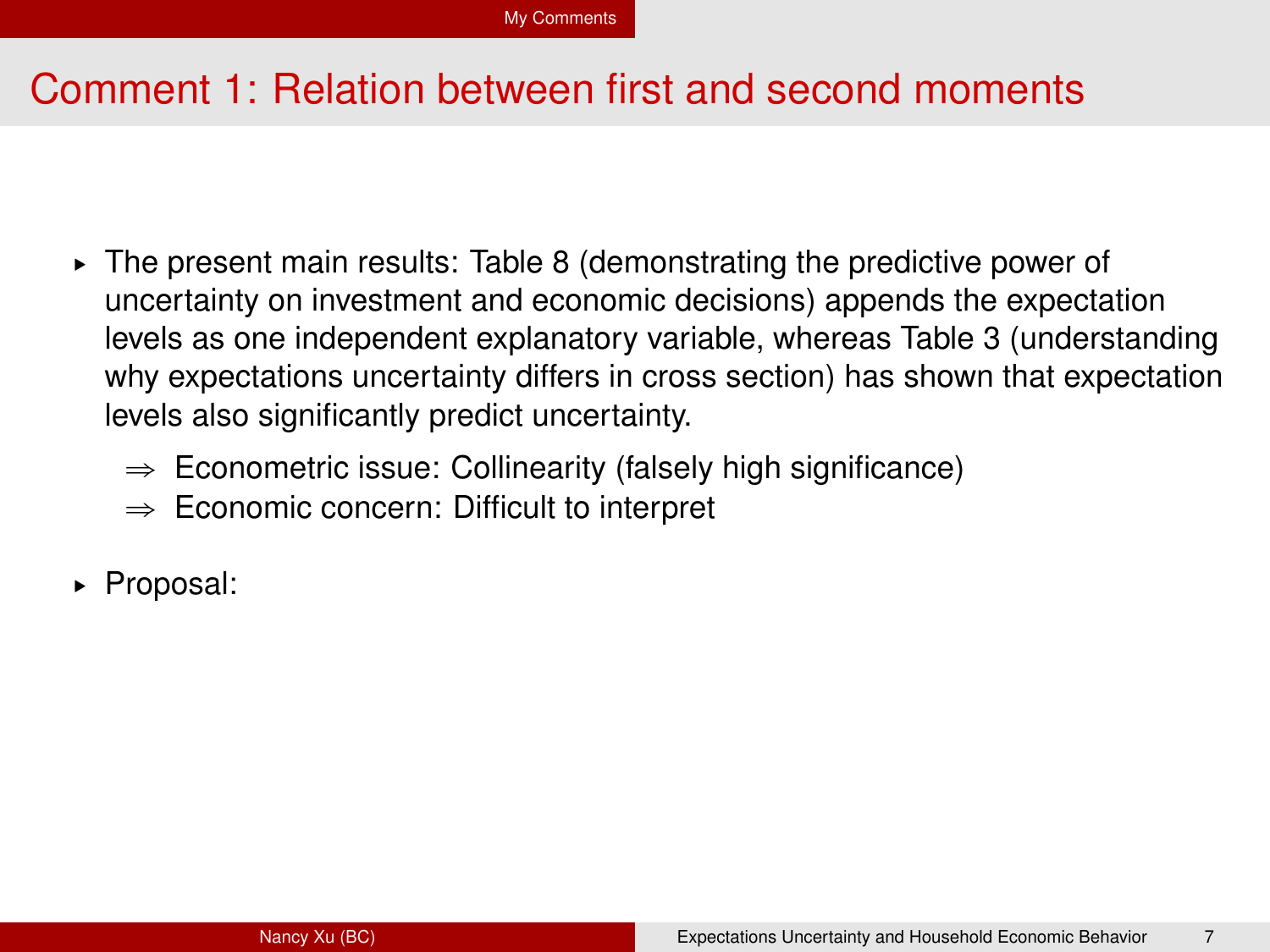- $\triangleright$  The present main results: Table 8 (demonstrating the predictive power of uncertainty on investment and economic decisions) appends the expectation levels as one independent explanatory variable, whereas Table 3 (understanding why expectations uncertainty differs in cross section) has shown that expectation levels also significantly predict uncertainty.
	- $\Rightarrow$  Econometric issue: Collinearity (falsely high significance)
	- $\Rightarrow$  Economic concern: Difficult to interpret
- $\triangleright$  Proposal: What you really want to show is that, the part of uncertainty that is orthogonal to the level has additional predictive power in predicting HH economic and investment behaviors/decisions.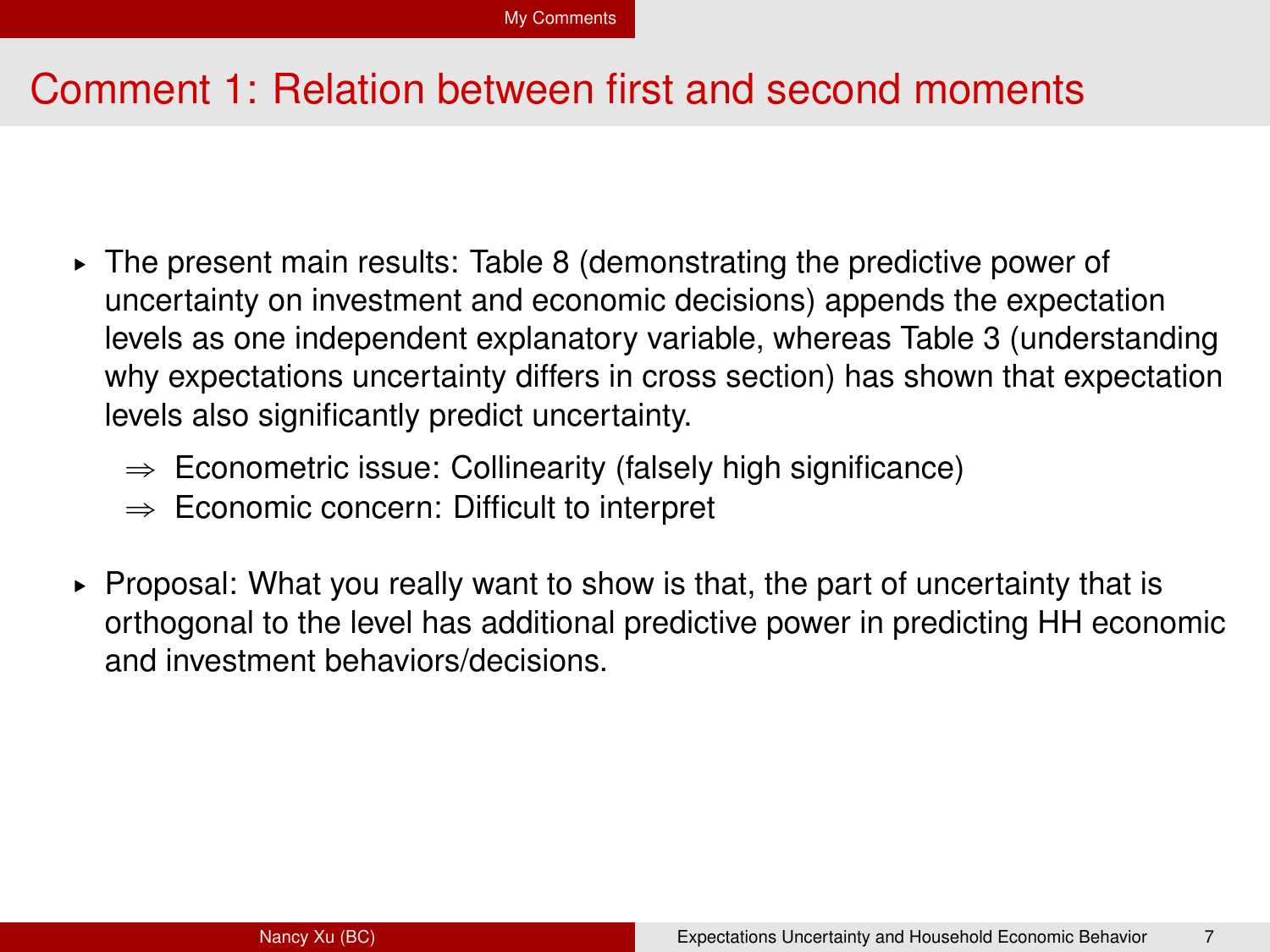- $\triangleright$  The present main results: Table 8 (demonstrating the predictive power of uncertainty on investment and economic decisions) appends the expectation levels as one independent explanatory variable, whereas Table 3 (understanding why expectations uncertainty differs in cross section) has shown that expectation levels also significantly predict uncertainty.
	- $\Rightarrow$  Econometric issue: Collinearity (falsely high significance)
	- $\Rightarrow$  Economic concern: Difficult to interpret
- $\triangleright$  Proposal: What you really want to show is that, the part of uncertainty that is orthogonal to the level has additional predictive power in predicting HH economic and investment behaviors/decisions.
	- $\Rightarrow$  Step 1, create *uncertainty* (orthogonal to the level)
	- $\Rightarrow$  Step 2, redo Tables 3 and 8 without expectation levels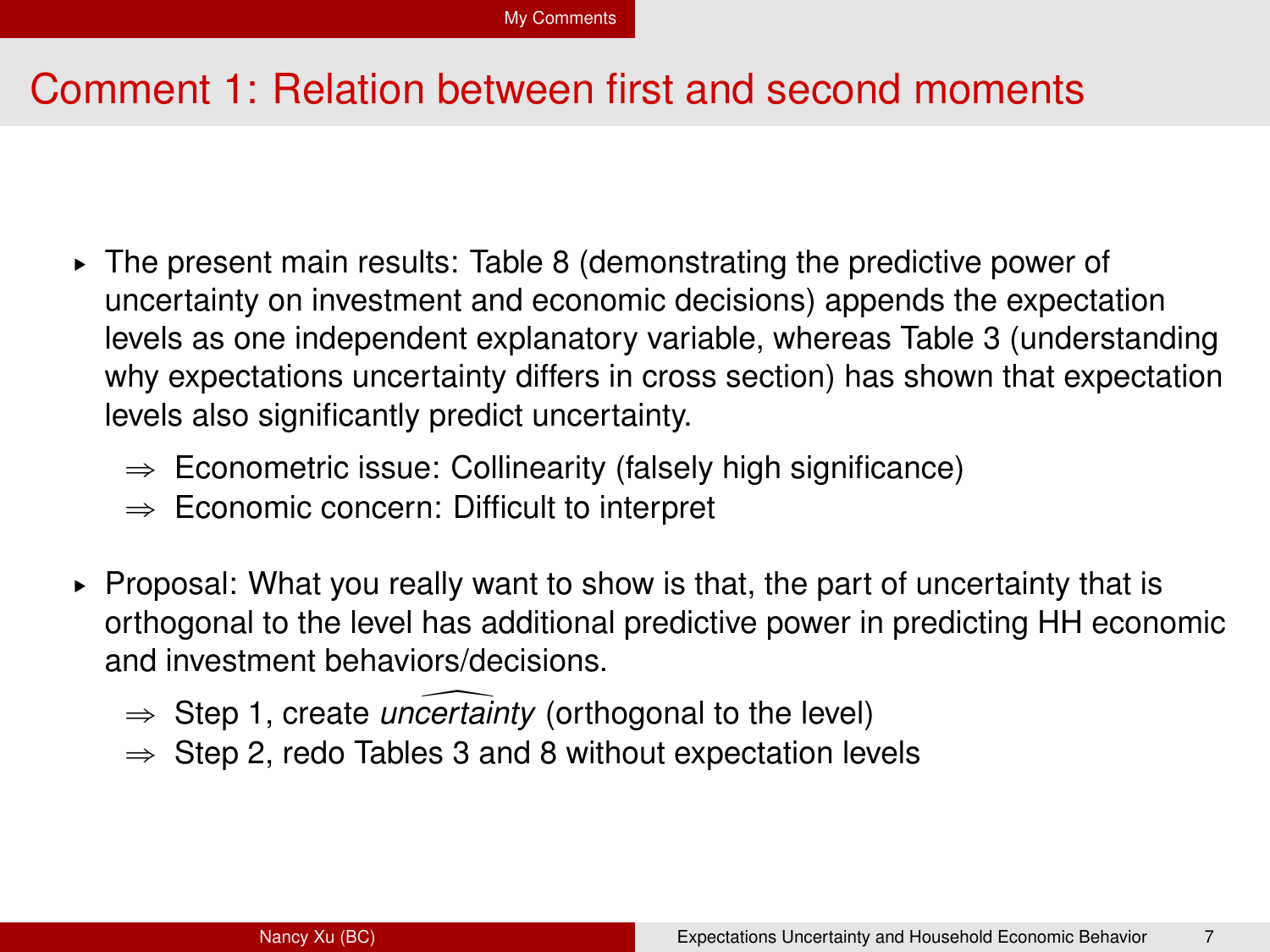- ► Facts: Some dispersion of the subjective distribution is coming from periods when they have relatively more positive forecasts (weights), or from periods when they have relatively more negative forecasts (weights) (For simplicity, upward and downward can be evaluated and obtained ex-post.)
- § Call them upside and downside uncertainties (for now)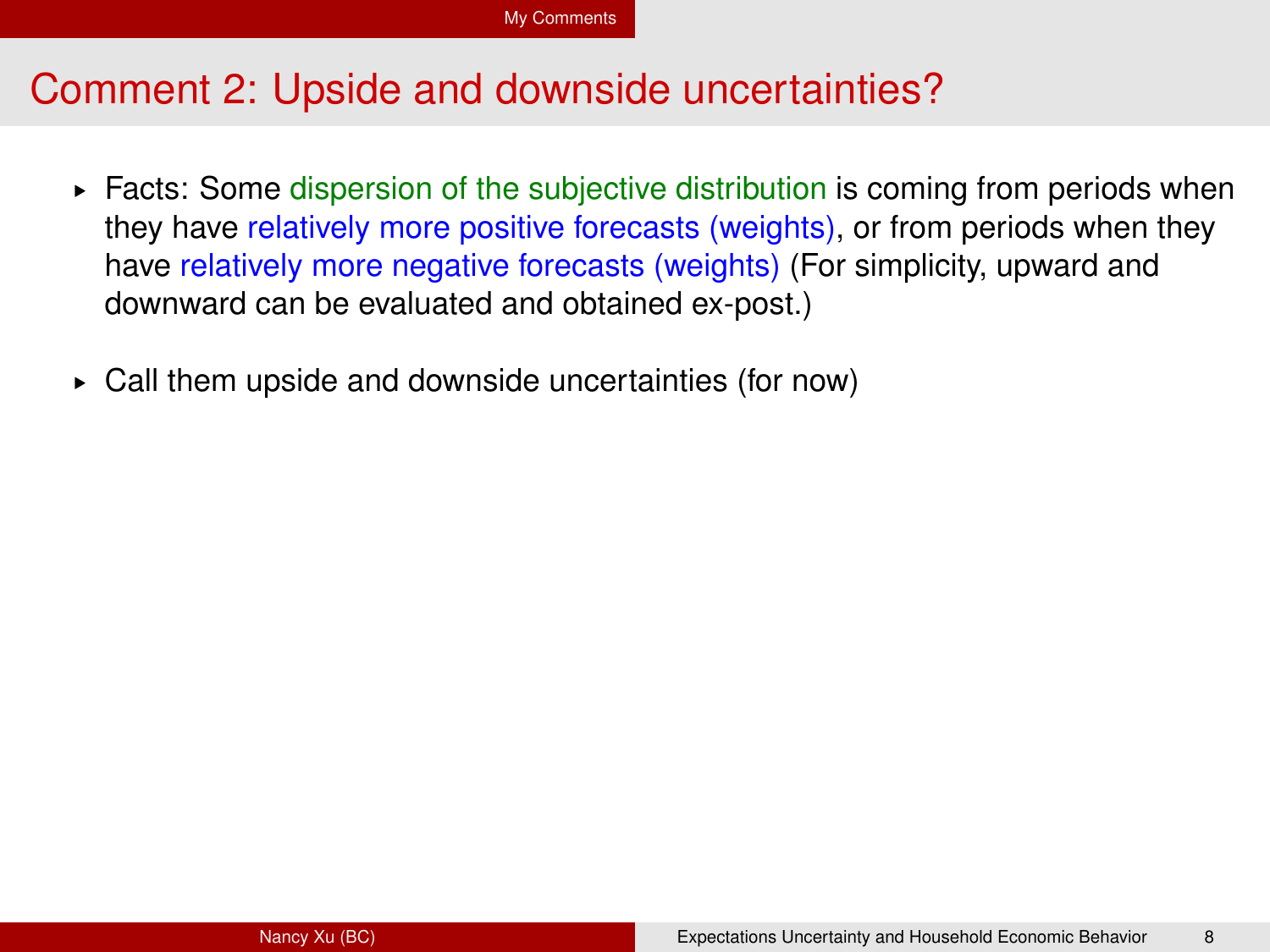- ► Facts: Some dispersion of the subjective distribution is coming from periods when they have relatively more positive forecasts (weights), or from periods when they have relatively more negative forecasts (weights) (For simplicity, upward and downward can be evaluated and obtained ex-post.)
- § Call them upside and downside uncertainties (for now)
- § Why is it potentially economically important to separate tail behaviors?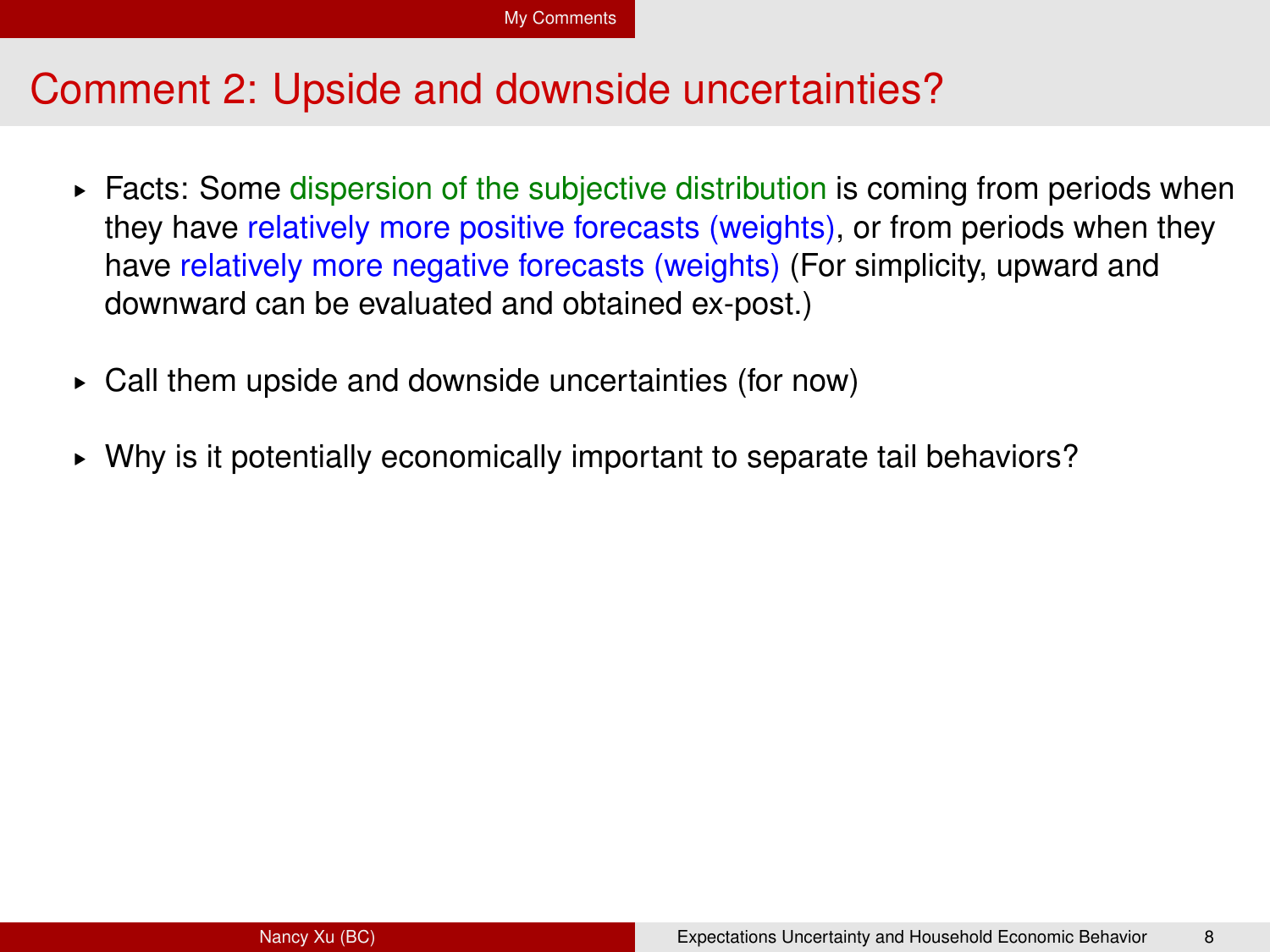- ► Facts: Some dispersion of the subjective distribution is coming from periods when they have relatively more positive forecasts (weights), or from periods when they have relatively more negative forecasts (weights) (For simplicity, upward and downward can be evaluated and obtained ex-post.)
- § Call them upside and downside uncertainties (for now)
- § Why is it potentially economically important to separate tail behaviors?

The fundamental drivers and psychological channels for these two types of dispersion might be different.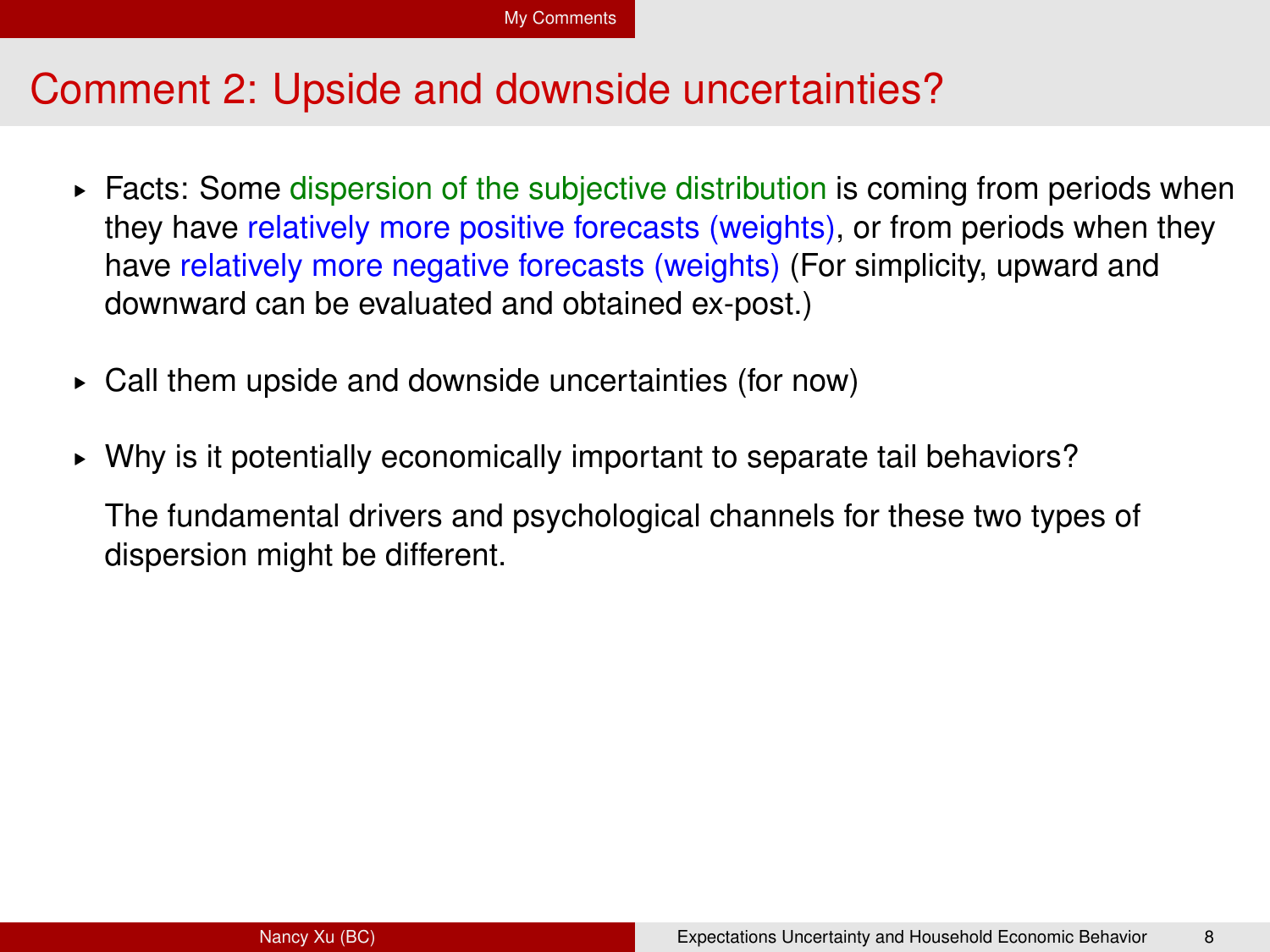- ► Facts: Some dispersion of the subjective distribution is coming from periods when they have relatively more positive forecasts (weights), or from periods when they have relatively more negative forecasts (weights) (For simplicity, upward and downward can be evaluated and obtained ex-post.)
- § Call them upside and downside uncertainties (for now)
- § Why is it potentially economically important to separate tail behaviors?

The fundamental drivers and psychological channels for these two types of dispersion might be different.

- $\Rightarrow$  Most behavioral finance literature would suggest a strong asymmetry based on prospect theory; for instance, high volatility in the negative domain should drive the higher precautionary/prudent choices of individuals.
- $\Rightarrow$  The same predictions would probably come out also of totally rational frameworks in which one cares to insure himself/herself. Insurance only helps in potential future very bad states of the world, and not in very good states of the world.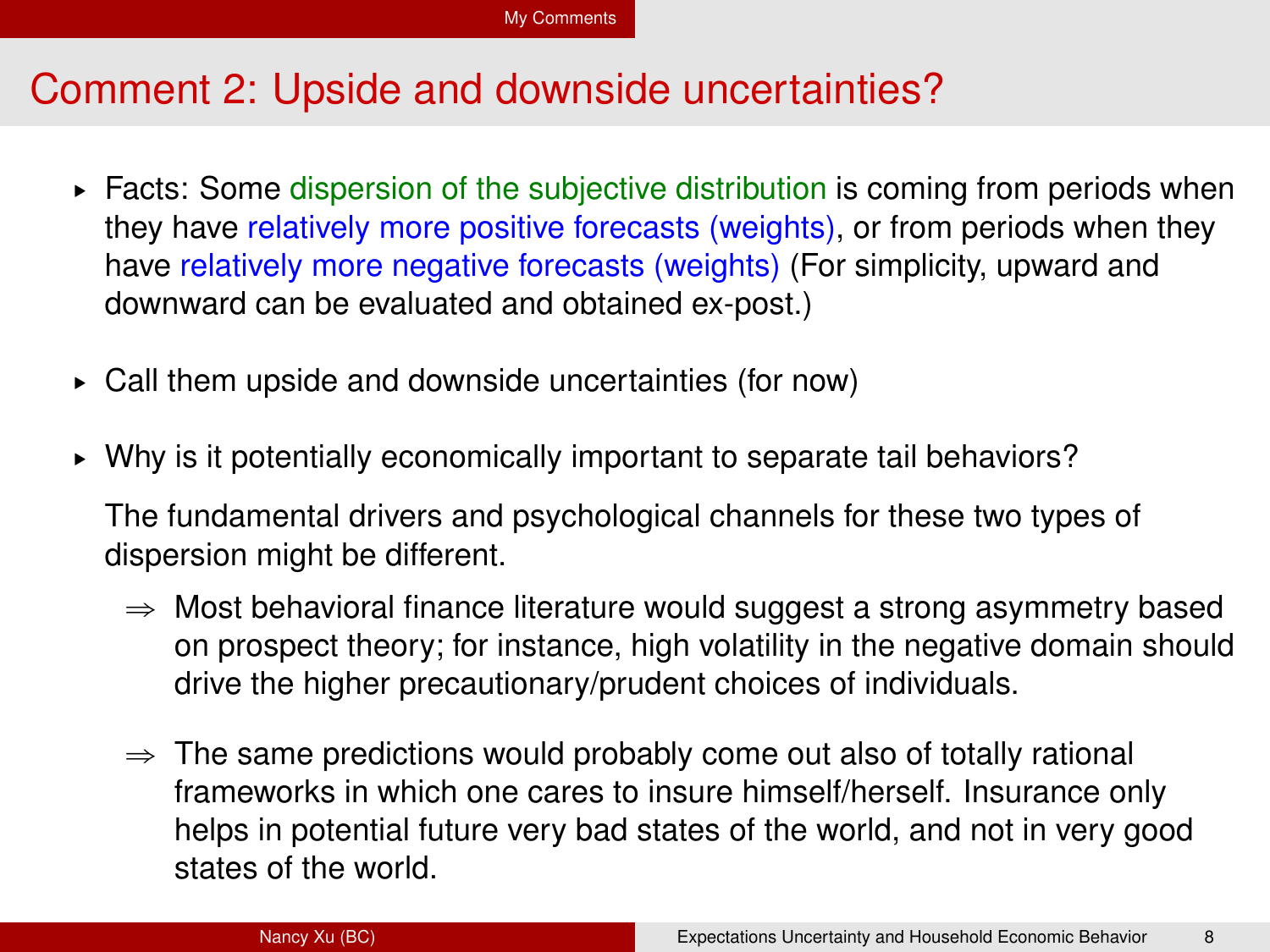§ This also goes back to my Comment 1: The paper has done a great job finding that expectations uncertainty matters and predicts, but it is still hard to interpret "uncertainty" more concretely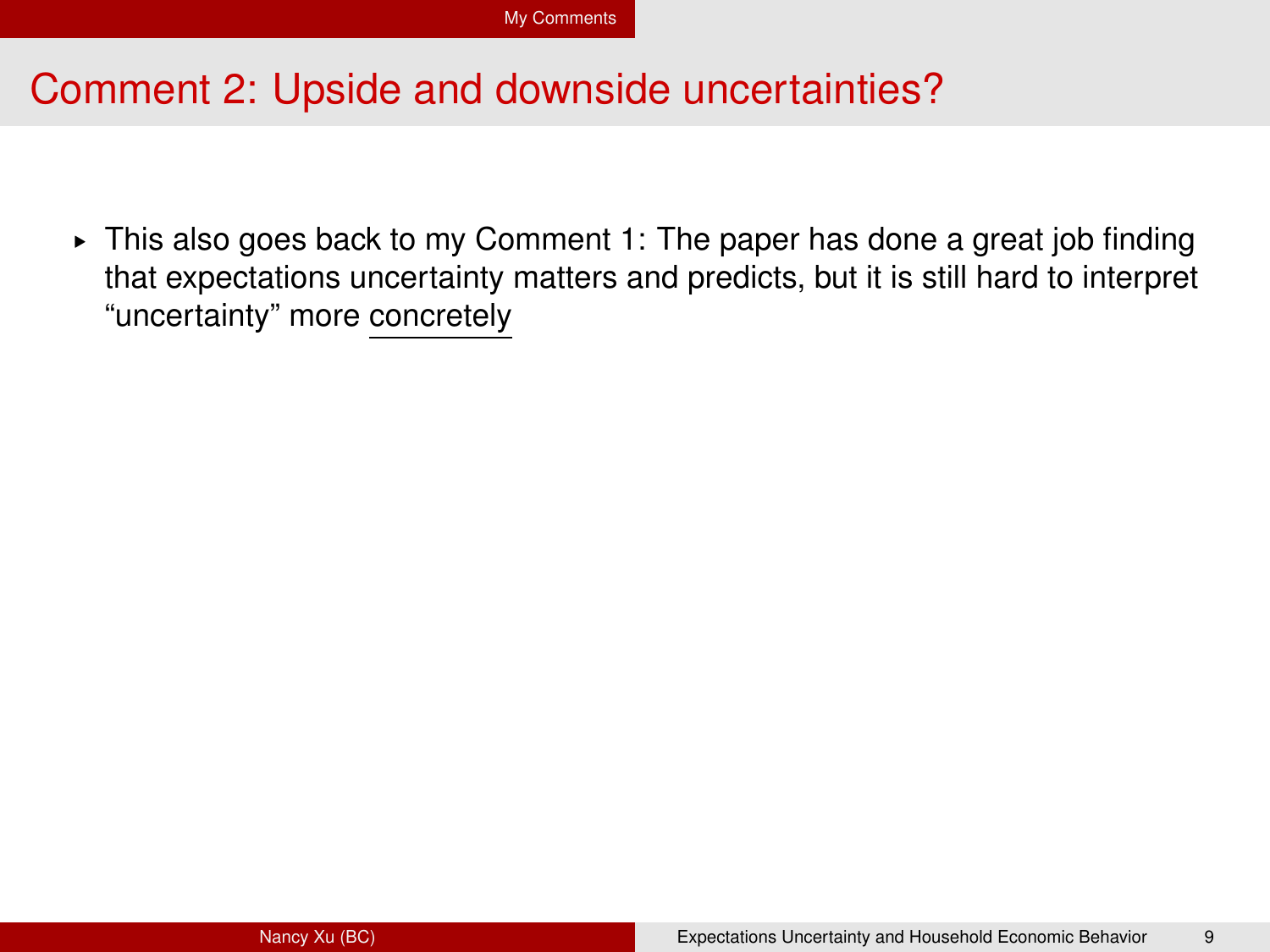- § This also goes back to my Comment 1: The paper has done a great job finding that expectations uncertainty matters and predicts, but it is still hard to interpret "uncertainty" more concretely
- $\triangleright$  One hypothesis: Uncertainty predicts HH economic and financial decisions symmetrically no matter there is more positive dispersion or negative dispersion
- § Another hypothesis: Uncertainty predicts HH economic and financial decisions irrespective of the recent economic conditions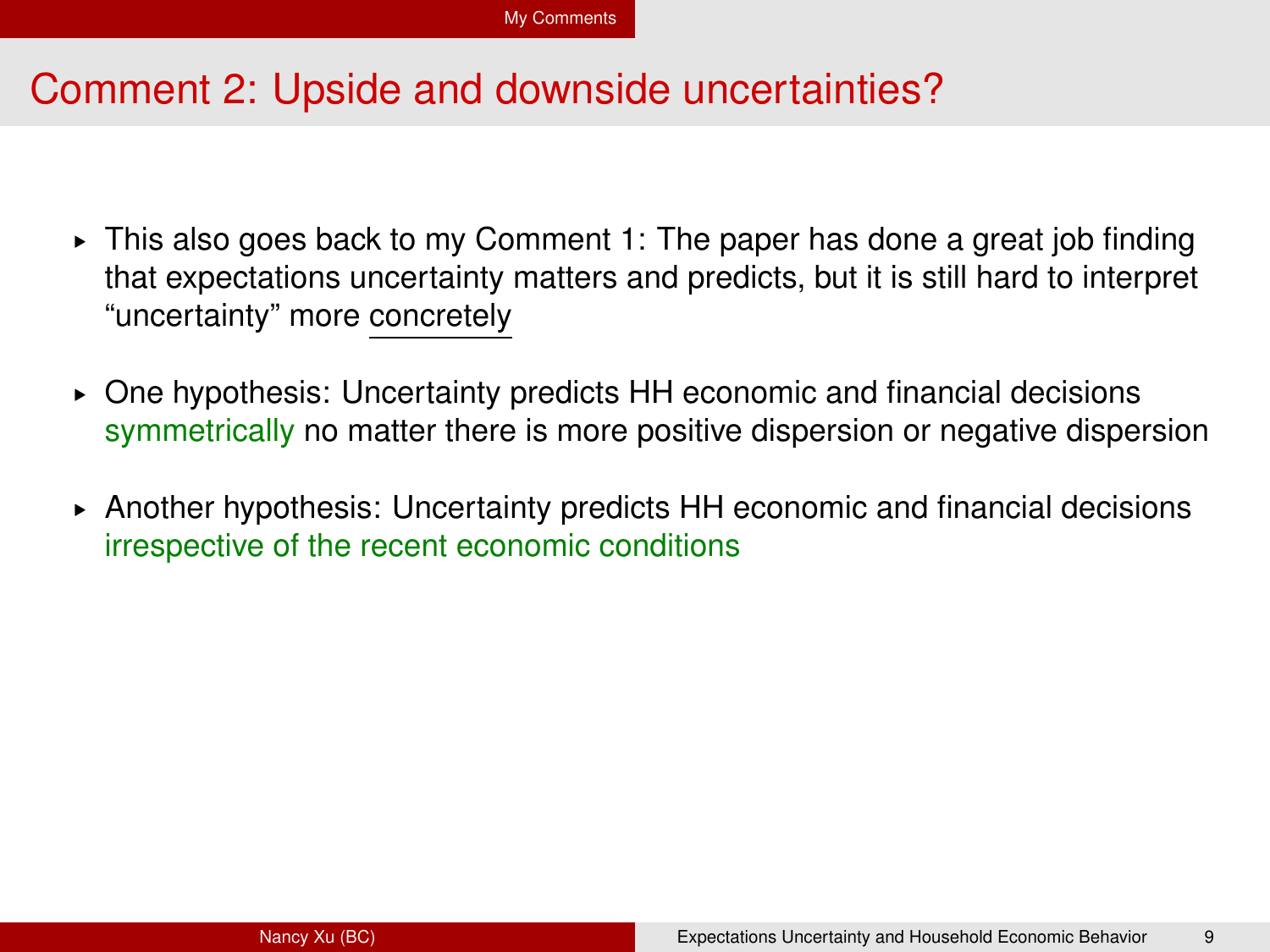- § This also goes back to my Comment 1: The paper has done a great job finding that expectations uncertainty matters and predicts, but it is still hard to interpret "uncertainty" more concretely
- $\triangleright$  One hypothesis: Uncertainty predicts HH economic and financial decisions symmetrically no matter there is more positive dispersion or negative dispersion
- § Another hypothesis: Uncertainty predicts HH economic and financial decisions irrespective of the recent economic conditions
- § Proposal:
	- $\Rightarrow$  Calculate *uncertainty* <sup>Upside</sup>| + Forecasting:
	- $\Rightarrow$  Calculate *uncertainty* <sup>Downside</sup> |  *Forecasting*
	- $\Rightarrow$  Figure out which one is accountable for most of the predictability power for HH decisions.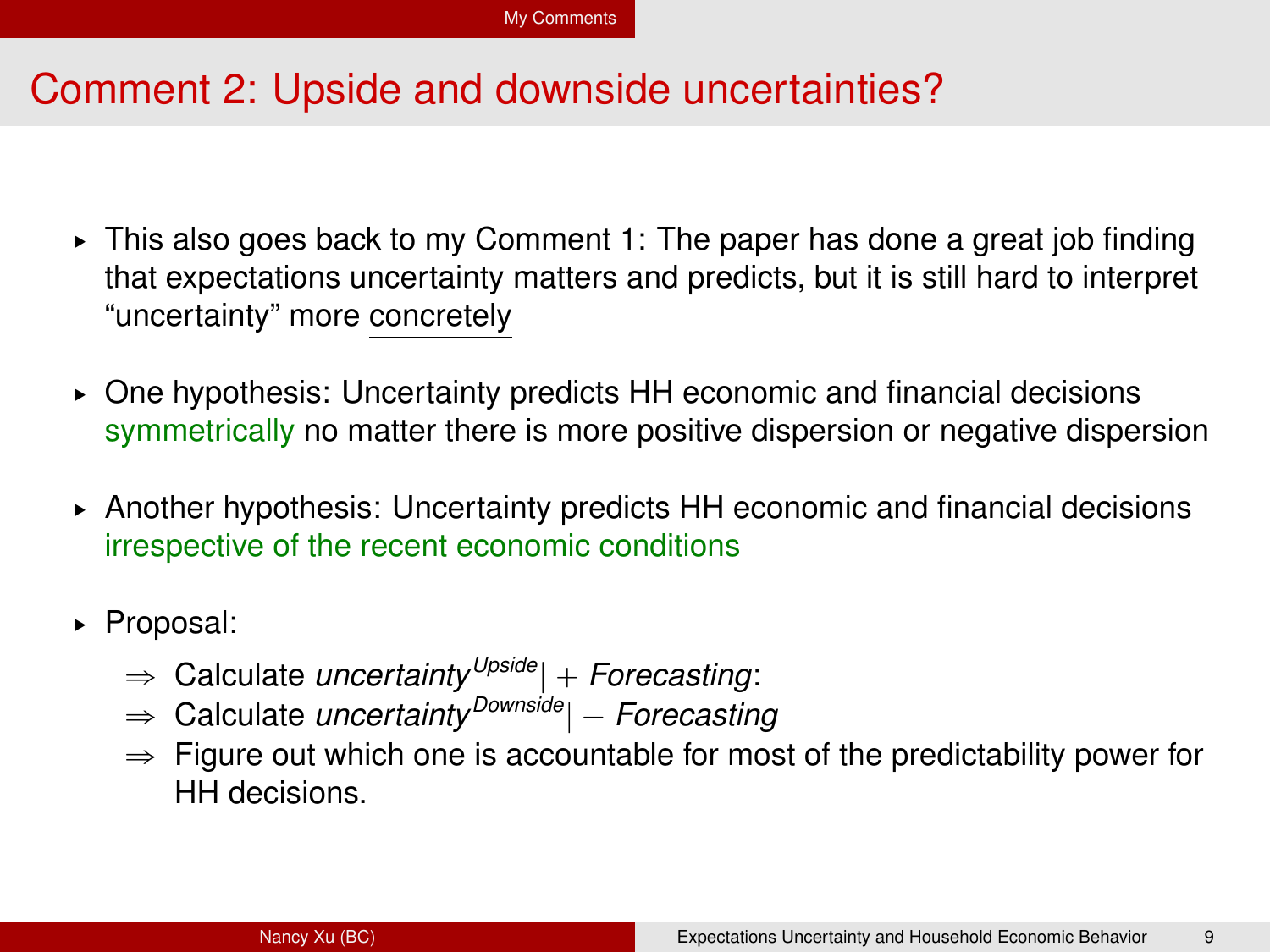► As I often ask my pals and coauthors from this burgeoning HH literature, what are some aggregate implications?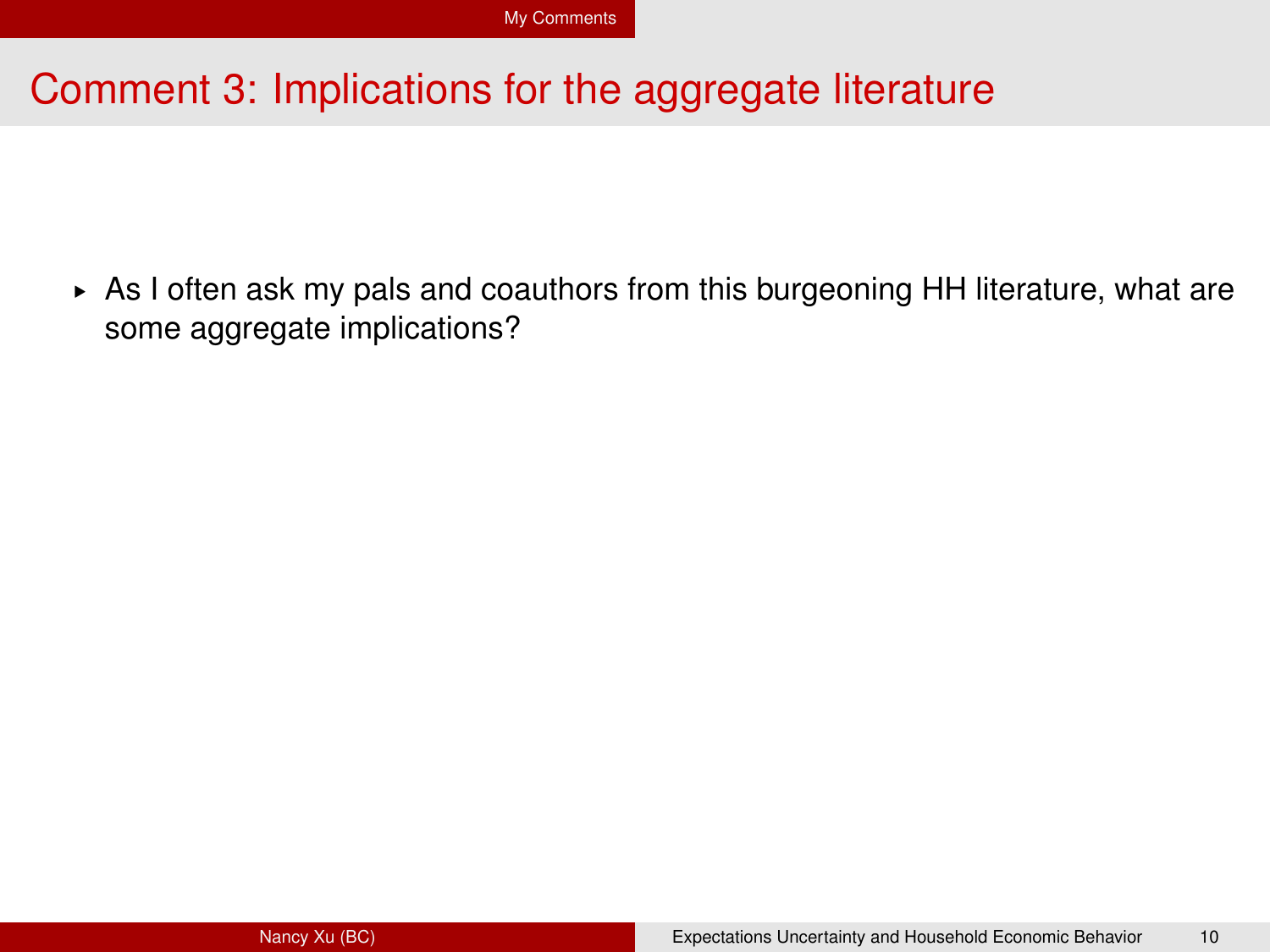- $\triangleright$  As I often ask my pals and coauthors from this burgeoning HH literature, what are some aggregate implications?
- § I personally think, we can learn a lot! For example, trading volumes occur naturally when there are heterogeneous investors (wealth/income to start with), and more in line with my agenda, time-varying aggregate risk aversion (which has tremendous implications on the global risk pass-through through trading behaviors). *(Interesting example to bridge the two literature)*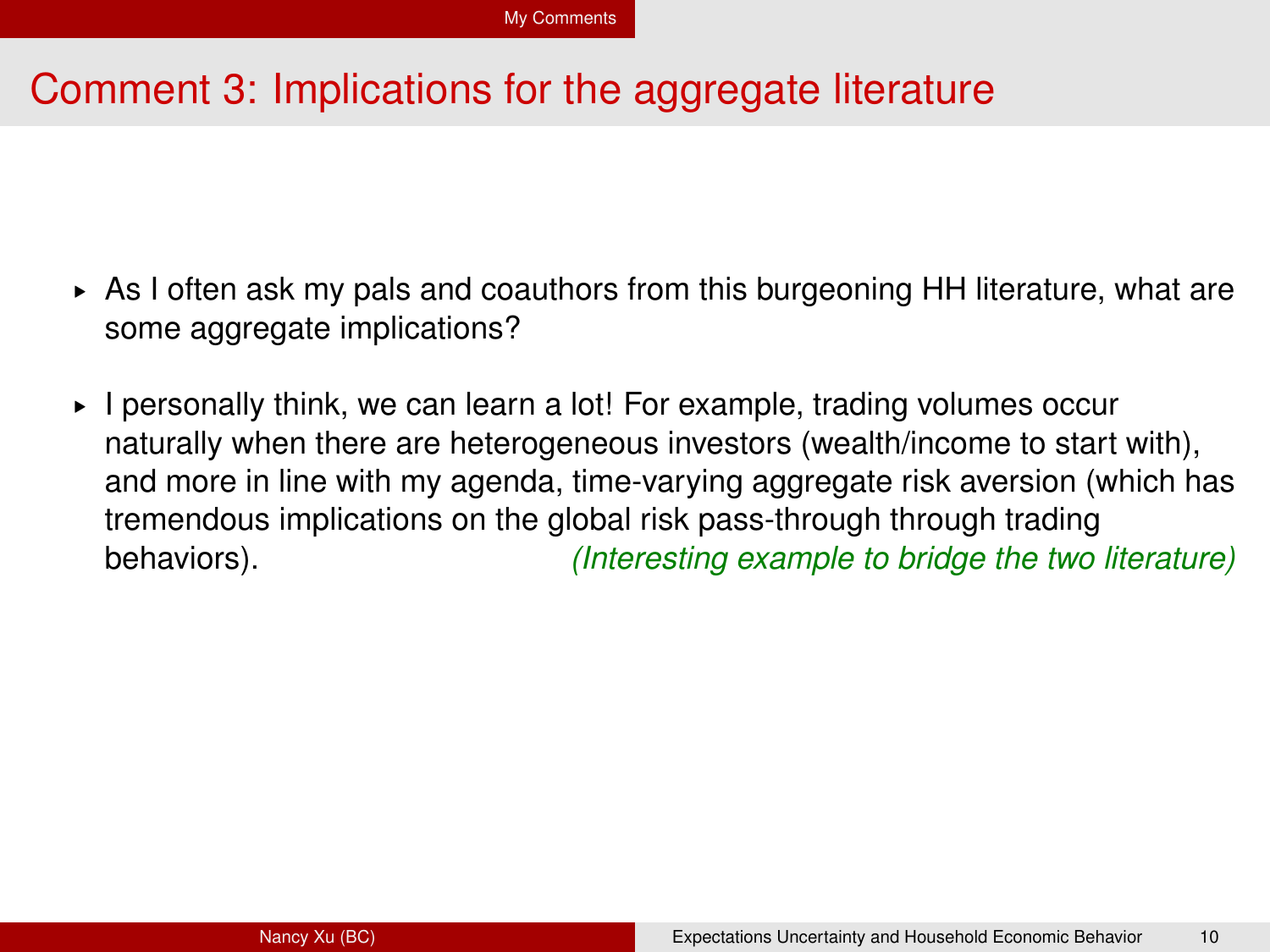- $\triangleright$  As I often ask my pals and coauthors from this burgeoning HH literature, what are some aggregate implications?
- § I personally think, we can learn a lot! For example, trading volumes occur naturally when there are heterogeneous investors (wealth/income to start with), and more in line with my agenda, time-varying aggregate risk aversion (which has tremendous implications on the global risk pass-through through trading behaviors). *(Interesting example to bridge the two literature)*
- $\triangleright$  A general comment: Include some discussion about why the findings will matter to the aggregate market; the macro finance literature needs some direct evidence for our assumptions :)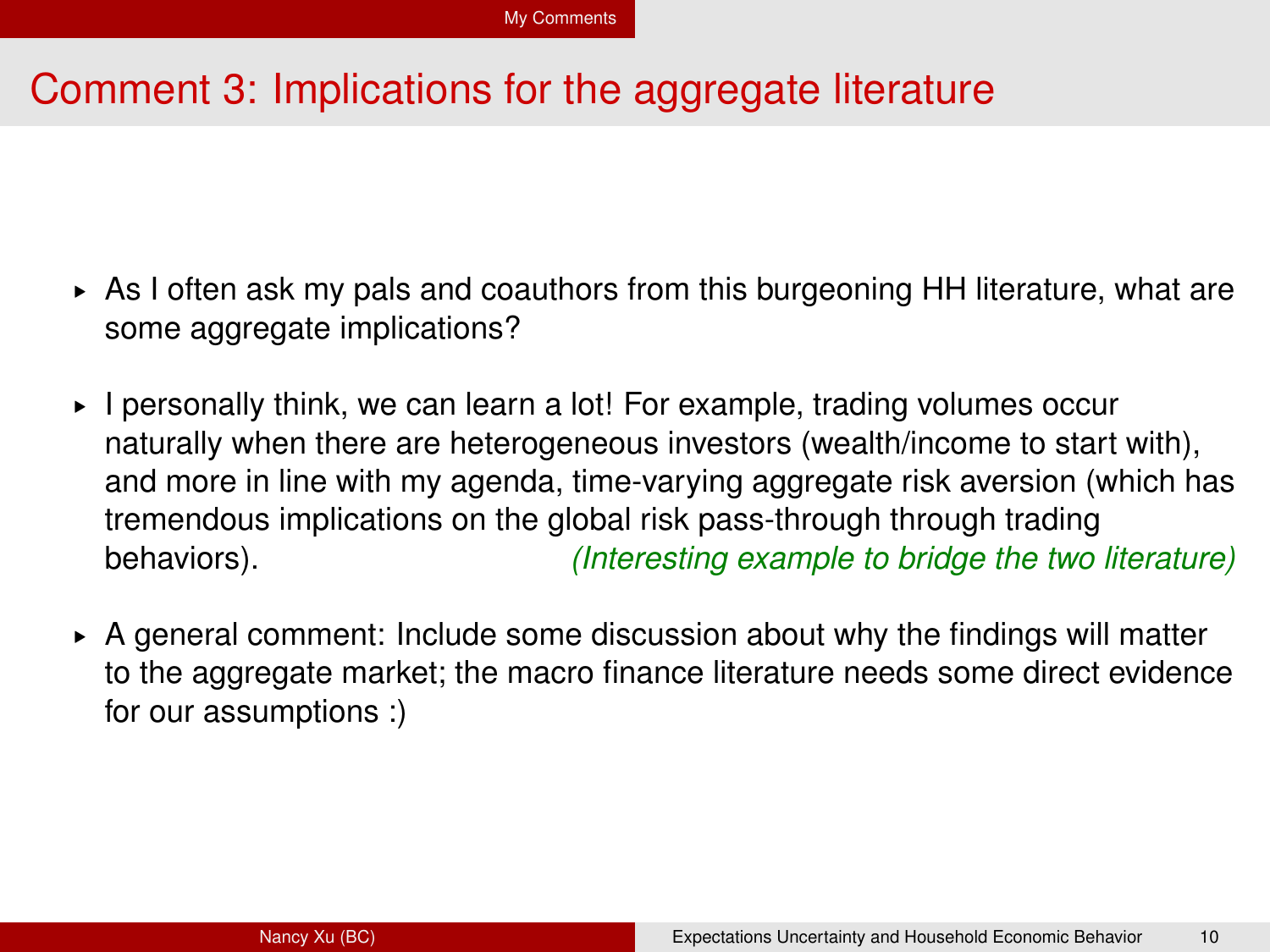- ▶ Proposal 1:
	- $\Rightarrow$  Uncertainty predicting consumption choices:  $-$  sign found. In macro, under a bad economic environment, the intertemporal substitution effect suggests that the agent would borrow to consume, whereas the precautionary saving effect suggests that the agent would drop the consumption and save more. Your data can potentially test this macro question – which is still an ongoing debate.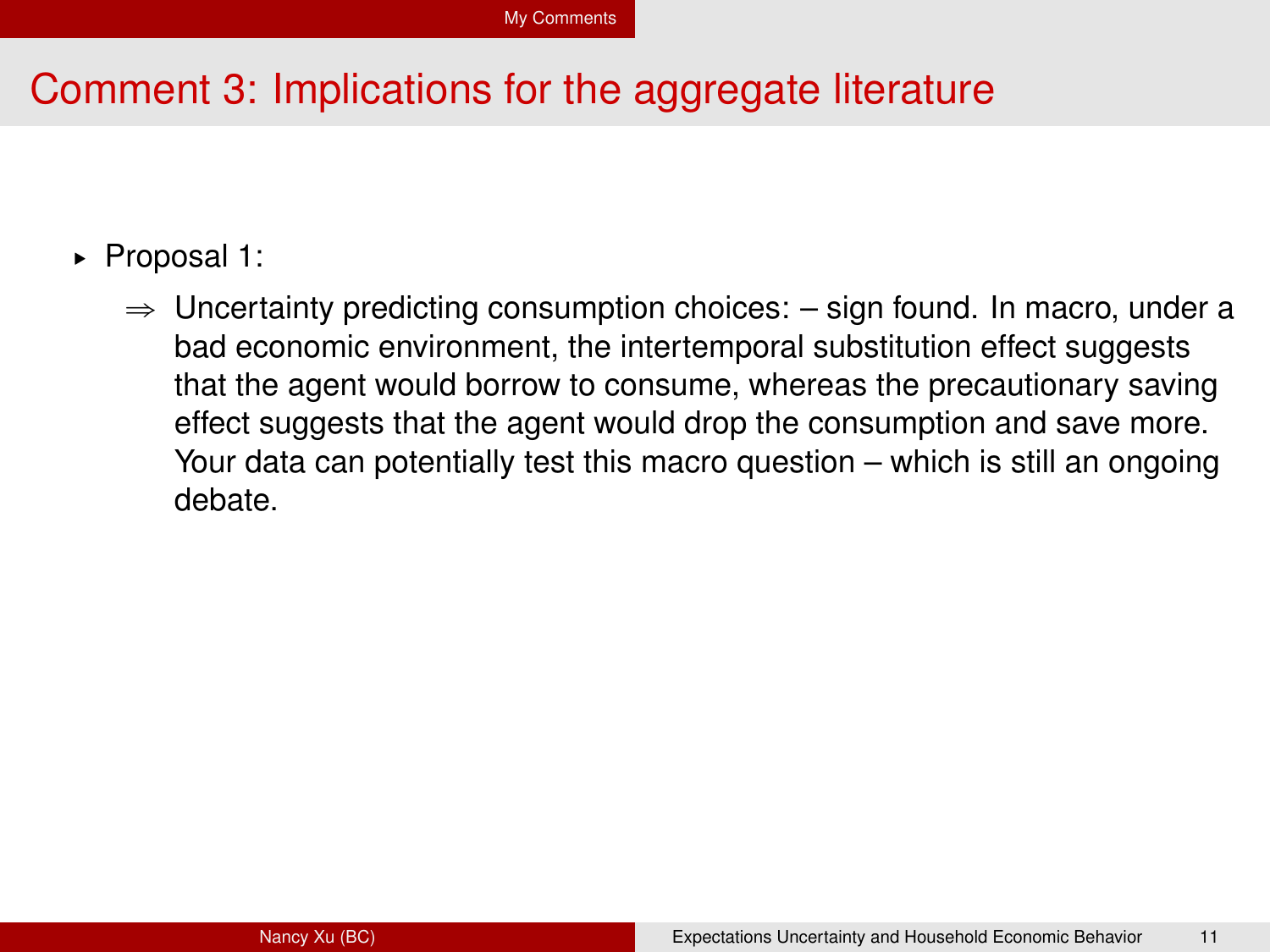- ▶ Proposal 1:
	- $\Rightarrow$  Uncertainty predicting consumption choices:  $-$  sign found. In macro, under a bad economic environment, the intertemporal substitution effect suggests that the agent would borrow to consume, whereas the precautionary saving effect suggests that the agent would drop the consumption and save more. Your data can potentially test this macro question – which is still an ongoing debate.
	- $\Rightarrow$  Uncertainty predicting equity investment decision:  $-$  sign found. Expected, but why? Your paper seems to suggest that it is not because of risk aversion which I would think is definitely a first order effect ( $w = \frac{ExcessReturn}{Var * \frac{RA}{}}$ ).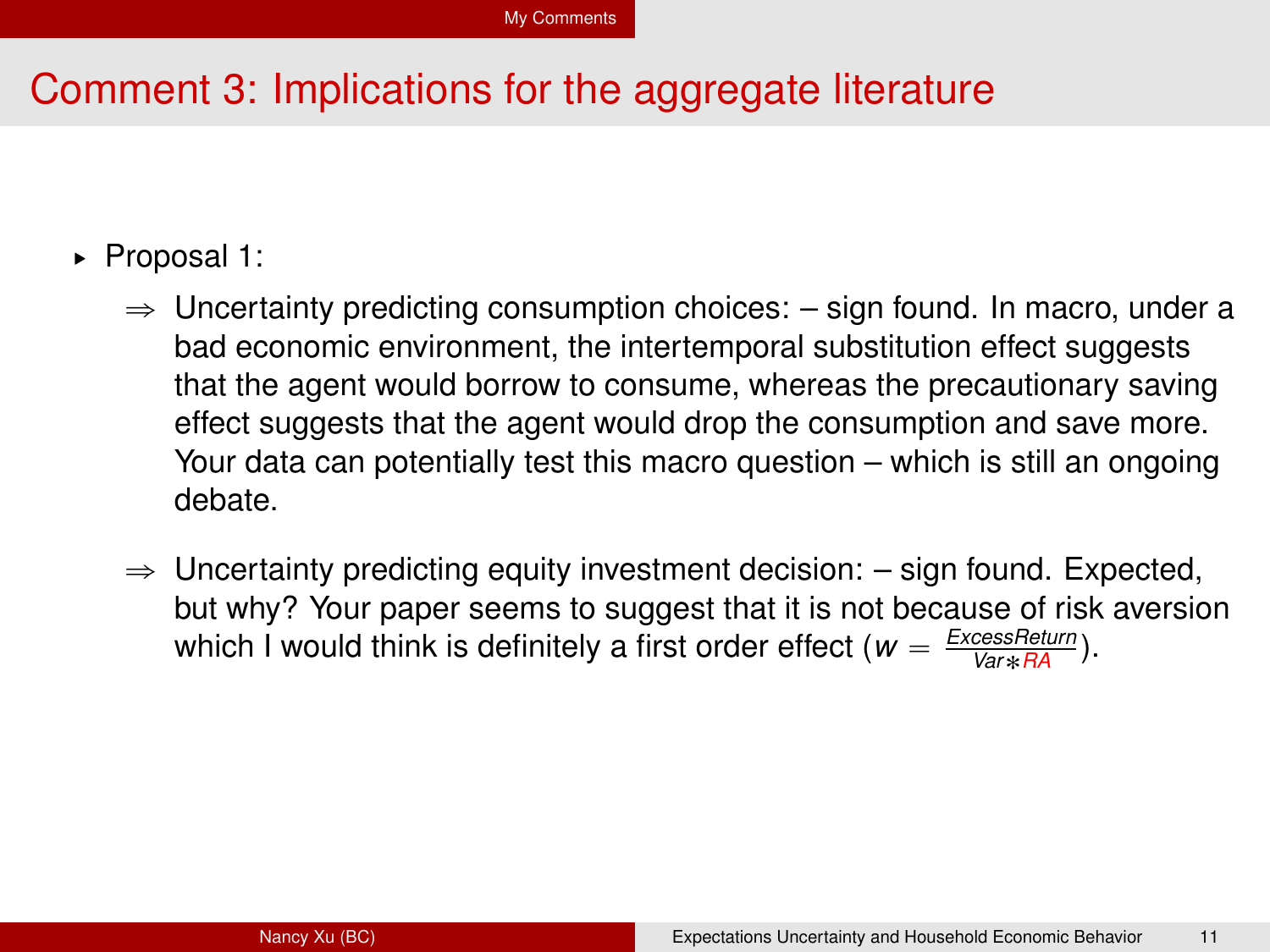- ▶ Proposal 1:
	- $\Rightarrow$  Uncertainty predicting consumption choices:  $-$  sign found. In macro, under a bad economic environment, the intertemporal substitution effect suggests that the agent would borrow to consume, whereas the precautionary saving effect suggests that the agent would drop the consumption and save more. Your data can potentially test this macro question – which is still an ongoing debate.
	- $\Rightarrow$  Uncertainty predicting equity investment decision:  $-$  sign found. Expected, but why? Your paper seems to suggest that it is not because of risk aversion which I would think is definitely a first order effect ( $w = \frac{ExcessReturn}{Var * \frac{RA}{}}$ ).
- ► Proposal 2: Macroeconomists like to think about wealth. It would be helpful to run main results by wealth groups.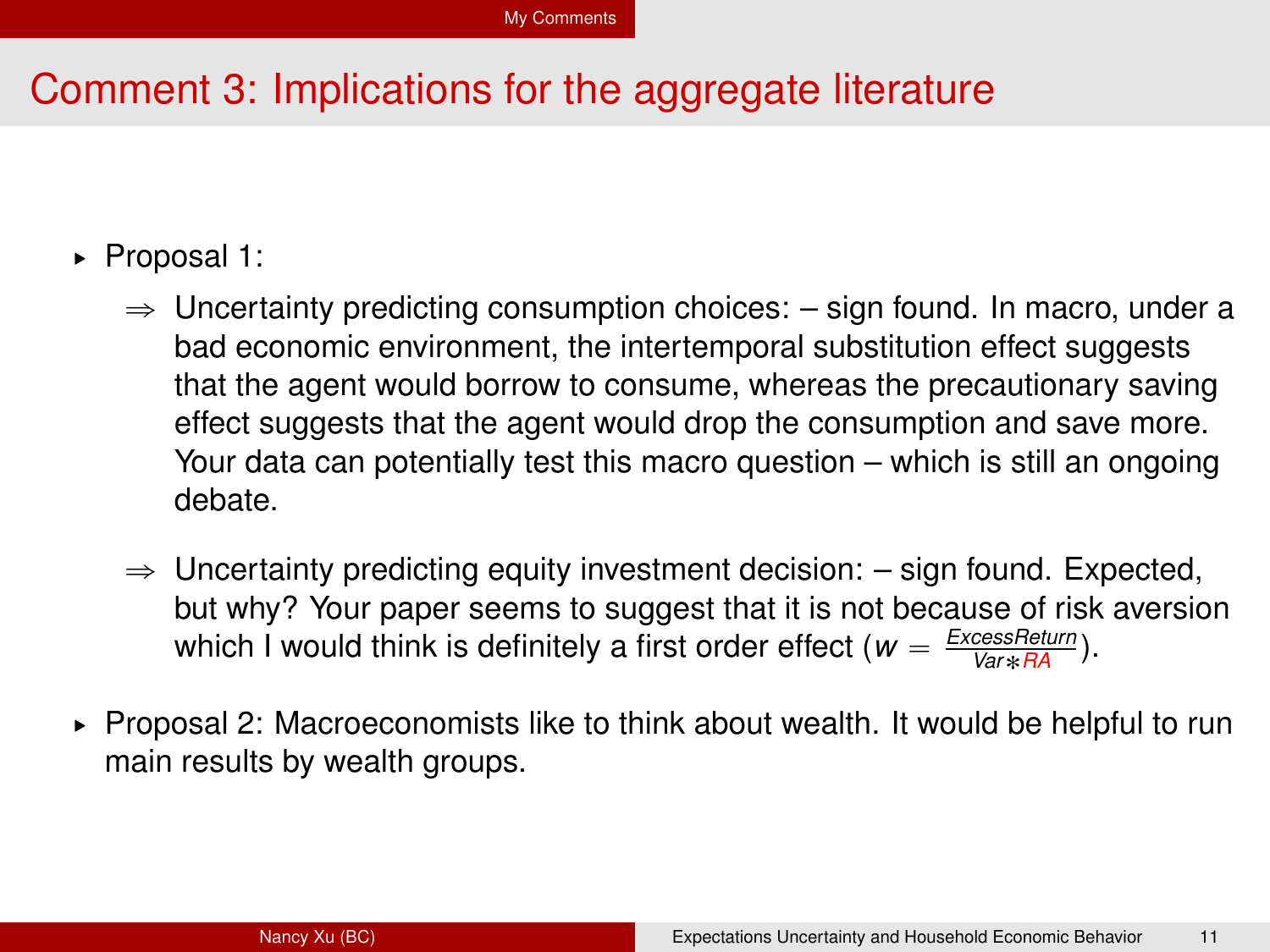# <span id="page-32-0"></span>**Conclusion**

- ► Nice paper and execution! I highly recommend it!
- § To make it more convincing:
	- 1. Level is important and should be treated for skeptical audience
	- 2. Trying to differentiate upside and downside uncertainty obtained from + and - forecasting environment
	- 3. Implications for the aggregate literature